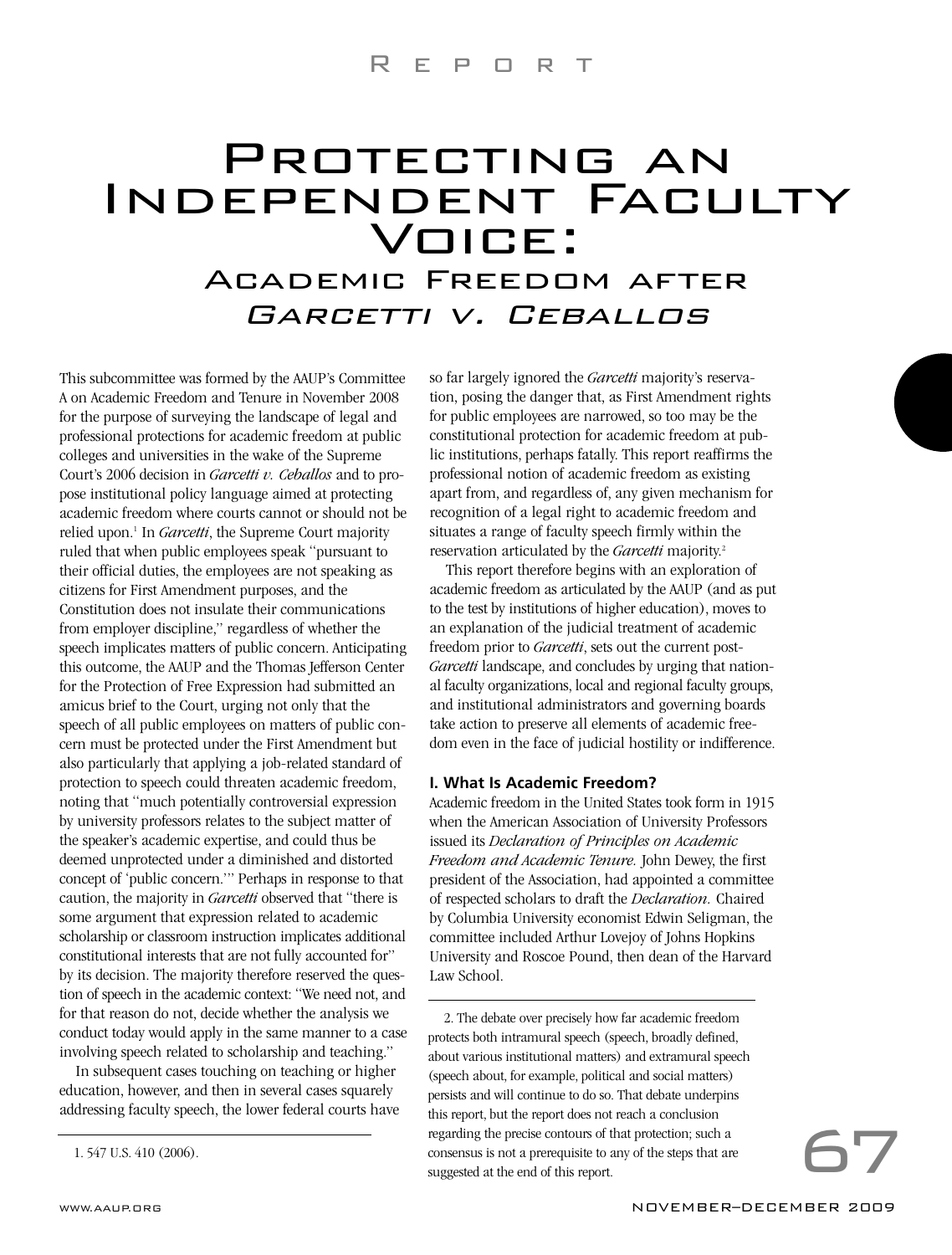When the *Declaration* was issued, faculty members in both private and public institutions were largely governed by the common law of master and servant, under which the administration supervised and was responsible for the actions of the faculty, with a few exceptions. Most institutions at the time were private, under lay or denominational control, in which those with legal power to govern were privileged to brook no expression at odds with their economic, political, social, or religious views or with speech critical of their institutions' policies: Scott Nearing's appointment at the University of Pennsylvania's Wharton School was not renewed in 1915—effectively constituting a dismissal—in the face of a favorable faculty recommendation, in large part because of his social activism; A. A. Knowlton was dismissed at the University of Utah in 1915 for uttering, in private, remarks "disrespectful" of the chairman of the university's governing board. Both actions were perfectly lawful at the time.

Nor, as Knowlton's case demonstrated, were the faculties of public institutions generally regarded in any different light by virtue of public control of the university. In 1892, Justice Oliver Wendell Holmes Jr., then of the Supreme Judicial Court of Massachusetts, rejected a policeman's claim that his discharge for participation in a political committee infringed his constitutional right of free speech with an aphorism that captured the law for decades to come: "The petitioner may have a constitutional right to talk politics, but he has no constitutional right to be a policeman."3 The fact of public sponsorship or control was irrelevant: the First Amendment simply did not restrain the government when it functioned as an employer any more than it restrained private employers.

The point was punctuated when, a decade after the 1915 *Declaration*, the Tennessee legislature enacted a law prohibiting all public universities and schools supported by public funds from teaching "any theory that denies the story of the divine creation of man as taught in the Bible and to teach instead that man has descended from a lower order of animals." So emphatic was the state's stricture that teaching contrary to the dictate was made a crime. In upholding the law in the face of high school teacher John Scopes's conviction for violating it, the Supreme Court of Tennessee observed that the teacher—and, by extension, any professor in a public university—"had no right or privilege to serve the state except upon such terms as the state prescribed." The law

Except upon such terms as the state prescribed. The state of *New*<br>*Bedford*, 155 Mass. 216, 220, 29 N.E. 517, 517 (1892).

was an order by an employer, a master, "as to the character of the work the master's servant shall, or rather shall not, perform. In dealing with its own employees engaged upon its own work, the state is not hampered"—not limited, not constrained—by the constitution.

As this was the legal landscape on which the 1915 *Declaration* was mapped, it is not surprising that the drafters drew no support from the law and made no claim on it. Instead, the 1915 *Declaration* addressed the function of the university and so of the role of the faculty within it. The focus was conceptual; the practical consequences were anticipated to play out in institutional policies and practices and in the public's sympathetic understanding—not necessarily in the courts.

The 1915 *Declaration* challenged the conception of the professor as the servant of an institutional master, both in carrying out the institution's teaching and research missions and in relation to the faculty's status—and, eventually, its role—in the institution visà-vis the institution's legal governors. The *Declaration* observed that the functions of the university were to advance the sum of knowledge, to promote inquiry, to provide instruction to students—not to give them "ready-made conclusions" but to "train them to think for themselves"—and to develop experts fit for public service. This required not only disciplinary expertise, gained by years of study and academic apprenticeship, but also independence from regental or administrative control in teaching, research, and publication, save for assurance of adherence to professional standards of care. Where that assurance was questioned, the determination of professional neglect or incompetence, of any departure from professional standards of care, should be placed in the hands of the faculty as the body competent to decide such questions. In these specific regards, the relationship of professors to the institution's legal governing authorities "may be compared to that between judges of the federal courts and the executive who appoints them. University teachers should be understood to be, with respect to the conclusions reached and expressed by them, no more subject to the control of the trustees, than are judges subject to the control of the president, with respect to their decisions."

The *Declaration* took note of the sources that work to limit the freedom of teaching, research, and publication: the political, economic, or social biases of donors and parents that "sometimes deliberately and sometimes unconsciously, sometimes openly and sometimes subtly" are brought to bear on academic authorities; and, more threatening still, the dangers of "an overwhelming and concentrated public opinion." Subsequent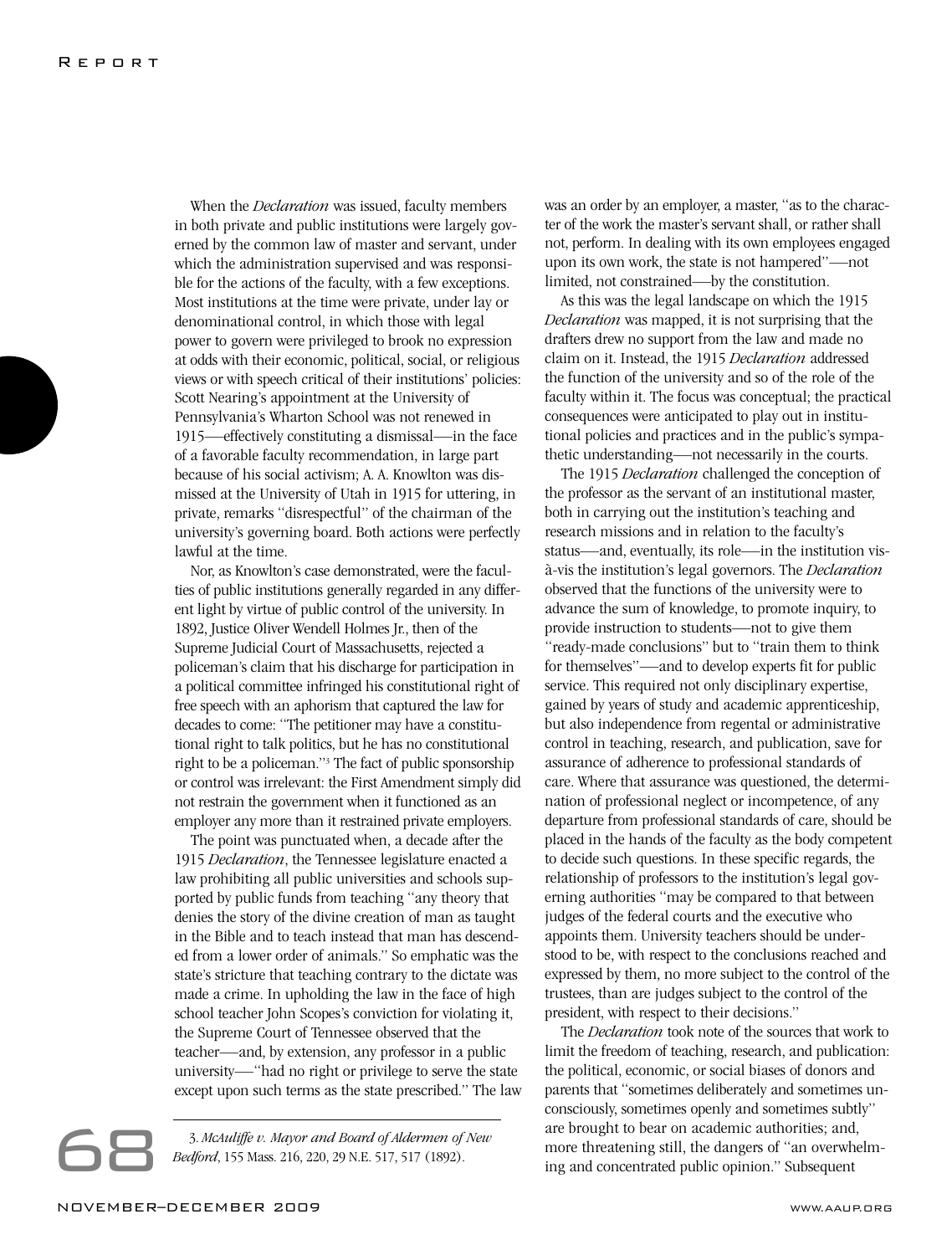AAUP investigations were to document the role of public offense in causing the removal of faculty members whose speech had triggered the public's ire, even outrage, but who had stayed within professional bounds of disciplinary utterance or who had merely expressed opinions on contested matters of public policy. To the architects of the 1915 *Declaration*, an exercise of academic freedom could not be held subject to the threats and even the consequences of regental or administrative disapprobation. Outside the academy, an employee, being the agent of the employer, could be held to account for speech or action inimical to the employer's economic interests—speech that disaffected clients, that engendered disharmony among co-workers, or was disrespectful of authority—but none of this applied to speech protected by academic freedom.

Two aspects of academic freedom should be elaborated here: first, the freedom of teaching, research, and publication; second, the role of the faculty member in the college or university's institutional life—as an "officer" of the institution, to use the terms of the 1940 *Statement of Principles on Academic Freedom and Tenure*, or, in a possibly more evocative metaphor, as a citizen of his or her institution.

### **A. FREEDOM OF TEACHING, RESEARCH, AND PUBLICATION**

This is the most readily understood aspect of academic freedom: so long as the teacher or researcher has acted in accordance with the applicable standard of professional care, what is taught or endorsed cannot be held to institutional account no matter the resulting disharmony or contentiousness arising from within the institution or instigated by external groups. Such freedom is a defining condition of higher learning; without it, our institutions would become mere appendages to economic interests, party politics, and dramatic if evanescent shifts in public opinion. The universities' usefulness as "intellectual experiment stations," as the 1915 *Declaration* puts it, where new ideas may germinate no matter how distasteful at the time, where prevailing pieties are tested, possibly to be confirmed, possibly to be found wanting, where the young are made to engage critically with their most cherished beliefs, would be at an end.

It is important to stress that the assertion and exercise of these liberties takes the master-servant model head on. As the 1915 *Declaration* puts it, university faculties are "appointees" of the legal governing authority *"but not in any proper sense"* its "employees." (Emphasis added.) "[O]nce appointed, the scholar has professional functions to perform in which the appointing authorities have neither competency nor moral right to intervene. The responsibility of the university teacher is primarily<br>
They are not our agents. They are not our representatives.<br>
The responsibility of the university teacher is primarily<br>
The responsibility of the university teacher

to the public itself, and to the judgment of his own profession." The conclusion inexorably to be drawn contradicted the assumptions of managerial control and accountability imported under the common law masterservant relationship:

A university is a great and indispensable organ of the higher life of a civilized community, in the work of which the trustees hold an essential and highly honorable place, but in which the faculties hold an independent place, with quite equal responsibilities—and in relation to purely scientific and educational questions, the primary responsibility.<sup>4</sup>

### **B. SPEECH AS AN INSTITUTIONAL CITIZEN**

By the late 1930s, the principles of academic freedom in teaching, research, and publication had become generally

4. The inapplicability of the master-servant model was echoed by Judge Benjamin Cardozo, then of the New York Court of Appeals, in the rather surprising setting of the charitable immunity doctrine (now widely abandoned) that insulated charities from liability for the negligence of their employees. *Hamburger v. Cornell University*, 148 N.E. 539 (N.Y. 1925). The precise question presented was whether a student injured in a chemistry laboratory could sue the university for her professor's negligence. The court held that she could not. There might be a duty to select the professor with care, Cardozo reasoned,

but that duty being fulfilled, there was no duty to supervise day by day the details of their [the faculty's] teaching. The governing body of a university makes no attempt to control its professors and instructors as if they were its servants. By practice and tradition, the members of the faculty are masters, and not servants, in the conduct of the classroom. They have the independence appropriate to a company of scholars.

*Id.* at 541. Two decades later Judge Charles E. Wyzanski Jr., then president of the Board of Overseers of Harvard University, echoed Cardozo, albeit in speaking to a very different situation:

A university is the historical consequence of the mediaeval *stadium generale*—a self-generated guild of students or of masters accepting as grounds for entrance and dismissal only criteria relevant to the performance of scholarly duties. The men who become full members of the faculty are not in substance our employees. They are not our agents. They are not our representatives. They are a fellowship of independent scholars answerable to us only for academic integrity.

Charles Wyzanski, "Sentinels and Stewards," *Harvard Alumni Bulletin*, January 23, 1954, 316.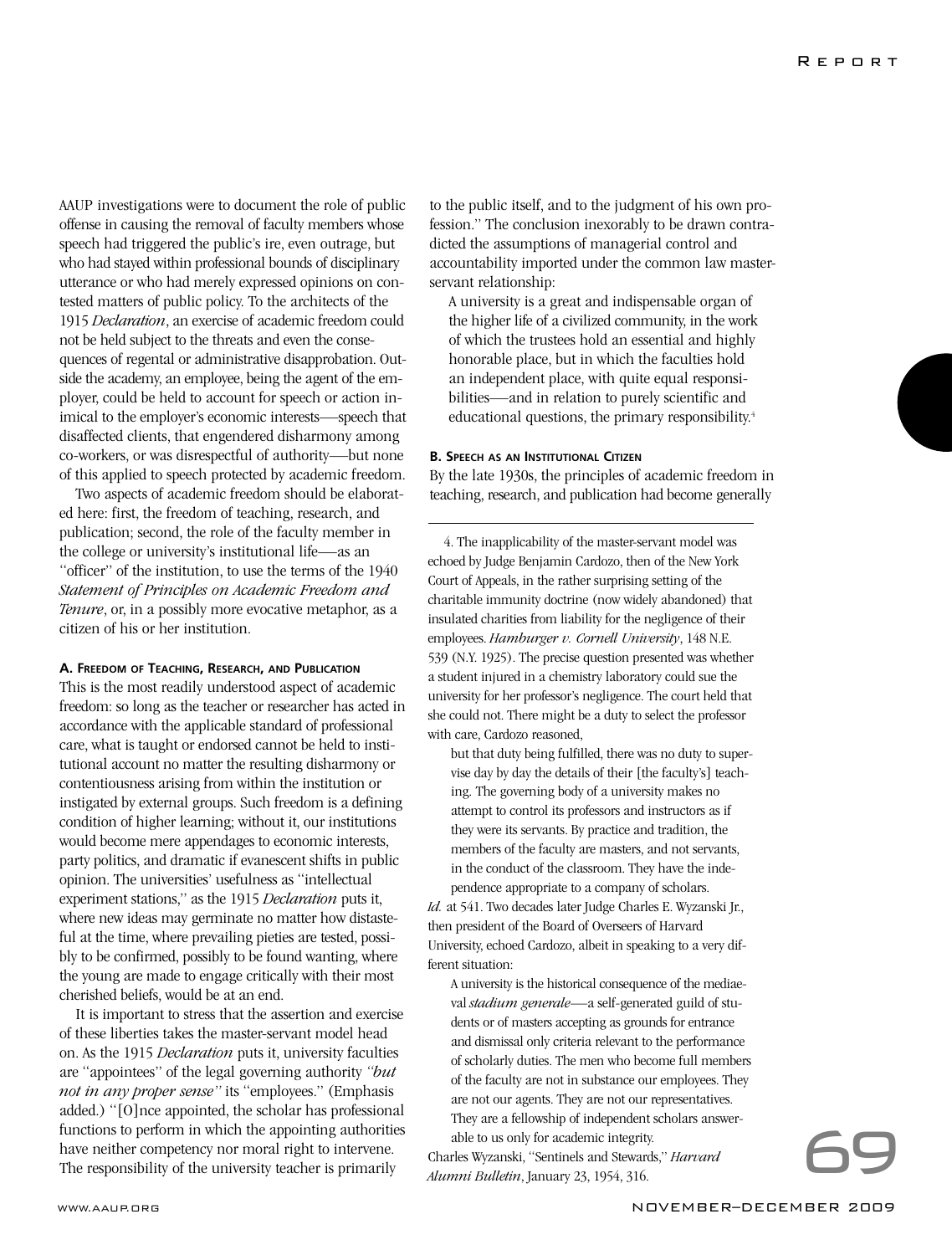accepted in most of public and nondenominational private higher education. These were codified in the 1940 *Statement of Principles on Academic Freedom and Tenure*, drafted by the AAUP and the Association of American Colleges (now the Association of American Colleges and Universities). Today, the 1940 *Statement* has been endorsed by more than two hundred learned societies and higher education associations. It has also been adopted by a great many, perhaps most, colleges and universities in the United States, where it is typically incorporated or referenced in faculty handbooks or contracts. It has been relied upon as persuasive authority by courts to shed light on, and to resolve, a wide range of cases related to academic tenure.<sup>5</sup> Though the 1915 *Declaration* discussed the faculty member's freedom to speak as a citizen on questions outside the professor's disciplinary domain, in part quoting from a Wisconsin report to the effect that "it is neither possible nor desirable to deprive a college professor of the political rights vouchsafed to every citizen," the 1915 *Declaration* drew no special attention to faculty speech regarding the institution's own internal affairs.

Yet many of the Association's early investigations, including its very first at the University of Utah, concerned speech of just that character, speech critical of the institution's governing board or president or speech contesting institutional policies or actions. Thus the question whether speech of that nature was encompassed by the profession's understanding of academic freedom pressed to the fore and called for address. The Association took it up both in individual case reports and then in the 1940 *Statement.*

The academic freedom aspects of the faculty's role in the institution are manifested in one of two ways: speech or action taken as part of the institution's governing process; and speech or action taken outside the formal structure of governance that is critical of institutional policies, actions, or inactions, including criticism of those in authority who have acted or have refused to act.

### 1. Participation in Established Governance

Two years after creating its Committee A on Academic Freedom and Tenure, the Association established its Committee T on the Place and Function of Faculties in University Government and Administration (now the

Committee on College and University Governance). Committee T issued its first report in 1920, surveying the extent of faculty responsibility exercised by regulation or custom in several dozen institutions and recommending best practices. The committee's report noted the then "prevailing" type of university organization in which faculties

have little or no legally recognized voice in the determination of the conditions, in the matters of fundamental university policies, academic status and salary. . . . It is argued that this situation is responsible, in part, for the timidity and lack of enterprise and spirit of so many university teachers; that they tend to become either creatures of trivial pedagogical routine, deficient in the spirit of personal independence and intellectual creativeness, or discontented rebels, because they are parts of a system in the guidance and reform of which they do not effectively participate.<sup>6</sup>

Over the course of the following decades faculties sought and increasingly gained institutional recognition for a role in policy and decision making. As a normative matter, the faculty's role in institutional government was codified in the 1966 *Statement on Government of Colleges and Universities*, which was jointly formulated by the AAUP, the American Council on Education, and the Association of Governing Boards of Universities and Colleges. It recognized the faculty's right to information and consultation in most areas of institutional operation but accorded the faculty primary responsibility in certain fundamental academic matters such as curriculum, subject matter and methods of instruction, and faculty status. Just as the 1915 *Declaration* conceived of the faculty as an equal to the governing board and administration, the 1966 *Statement* conceives of professors as citizens of their institutions whose active engagement in the institution's teaching and research mission, whose intimate knowledge of their own and cognate disciplinary trends and needs, whose deep engagement with students, and whose day-to-day knowledge of the details of the institution's workings entitle them to participate, to be heard, and, if need be, to criticize free of institutional sanction.

The close connection between academic freedom as teacher and researcher and academic freedom as institutional citizen was explained in the AAUP's 1994 statement *On the Relationship of Faculty Governance to Academic Freedom.* The rich texture of that explanation

<sup>5.</sup> See, for example, *Vega v. Miller*, 273 F.3d 460, 476 (2d Cir. 2001) (Cabranes, J., dissenting); *Browzin v. Catholic Univ. of Am*., 527 F.2d 843, 848 & n.8 (D.C. Cir. 1975) ("The 1940 *Statement* represent[s] widely shared norms within the academic community, having achieved acceptance by organizations which represent teachers as well as organizations which represent administrators and governing boards").

<sup>6. &</sup>quot;Report of Committee T on the Place and Function of Faculties in University Government and Administration," *AAUP Bulletin* 6 (March 1920): 21–22.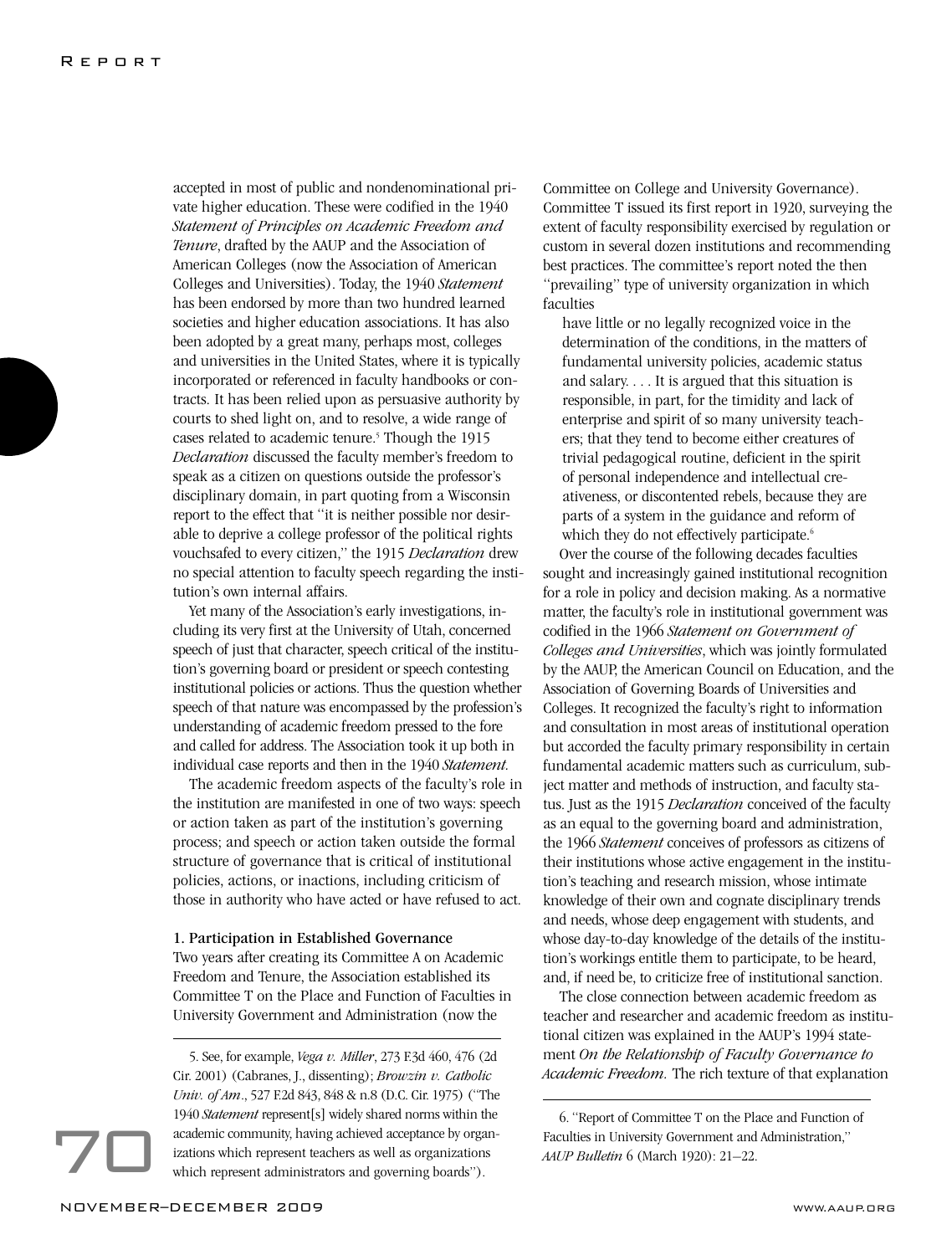need not be rehearsed here; it is enough to note that it would be antithetical to the very purpose of seeking a faculty's considered judgment on a question of institutional policy or action to retaliate against those whose views are being sought because they are contrary to those of the administration. A corporate manager who persistently advances policies contrary to the plans of the company's chief executive may be removed for failing to be in harmony with those objectives or for dissenting from them. A professor may not be made subject to retribution because the position he or she has advanced on matters relating to governance displeases those in power.<sup>7</sup>

### 2. Criticism and Dissent

Although the 1915 *Declaration* did not address the relationship of academic freedom to intramural speech, cases of institutional sanction in just that situation were fast in presenting themselves for Committee A investigation dismissal for criticism of the credentials or competence of a president or dean, for appeals for salary improvements, and, importantly, for demands for faculty participation in institutional governance. The Association came to the position that speech on these questions was encompassed by the concept of academic freedom. That

7. Whence the difficulty five justices of the U.S. Supreme Court had with the status of the faculty of a private university under the law of collective bargaining. *NLRB v. Yeshiva University*, 444 U.S. 672 (1980). In industry the range of effective recommendatory authority faculty possessed would render them agents of management ineligible to engage in collective bargaining: they decide teaching methods, grading policies, admissions standards, and degree requirements, that is, in industrial terms what the product will be, how it will be made, and with what raw materials. "To the extent the industrial analogy applies," the majority opined, the faculty are managers. *Id.* at 686. As the dissenters pointed out, however, academic freedom insulated the faculty from accountability in the industrial sense, to which the majority replied that "the analogy of the university to industry need not, and indeed, cannot be complete." *Id.* at 689. As demonstrated by the tension in the *Yeshiva* decision, if the exemption of managers from collective bargaining in industry is premised on the need to maintain their undivided loyalty, necessarily requiring that managers be solely accountable to the corporation's officers, and if faculty in exercising their collective professional judgment are not—indeed cannot be held accountable in that industrial sense, then faculty cannot be managers precisely because of the want of hierarchical control, because they are not held to observe a duty of loyalty in the industrial sense.

position was codified in the 1940 *Statement* when it spoke of the academic freedom of faculty as "officers" of their institution, echoing the 1915 *Declaration*'s demand that faculty be treated as fully the equal of trustees and administrators. Consequently, as *On the Relationship of Faculty Governance to Academic Freedom* puts it,

Protecting academic freedom on campus requires ensuring that a particular instance of faculty speech will be subject to discipline only where that speech violates some central principle of academic morality, as, for example, where it is found to be fraudulent (academic freedom does not protect plagiarism and deceit). Protecting academic freedom also requires ensuring that faculty status turns on a faculty member's views only where the holding of those views clearly supports a judgment of competence or incompetence.

Although the business interests of a corporation may empower it to punish employee speech that disparages its product or the competence of those in command, universities serve the common good, and how the common good is best served cannot be resolved by managerial dictate.<sup>8</sup> The very same expertise and institutional commitment that legitimizes the faculty's role in institutional government legitimizes its right to criticize institutional policies and actions even when that speech is not uttered in a governing forum. A letter to the campus or public press expressing a lack of confidence in the institution's trustees or president—indeed, a call for the president's resignation or for a vote of no confidence by the faculty—is insulated from institutional retaliation as a matter of academic freedom. In this example, the critical distinction between a faculty member and an employee of a corporation with traditional business interests comes to the fore: the faculty member is acting not as a spokesperson for the institution—and so subject to control *for* the views expressed—but as a citizen *of* the institution.

### **II. How Far Does the First Amendment Protect Academic Freedom?**

While the AAUP spent the first several decades of the twentieth century articulating the professional

8. A United States Court of Appeals has even held that an employee's public remarks that management's layoff decision had "left a void" in the company's knowledge base and that those who made the decision had "no good ability" to run the company were so disloyal as to justify discharge despite the decision of the National Labor Relations Board that the speech was fair comment during a union organizational drive. *Endicott Interconnect Technologies, Inc. v. NLRB*, 453 F.3d 532 (D.C. Cir. 2006).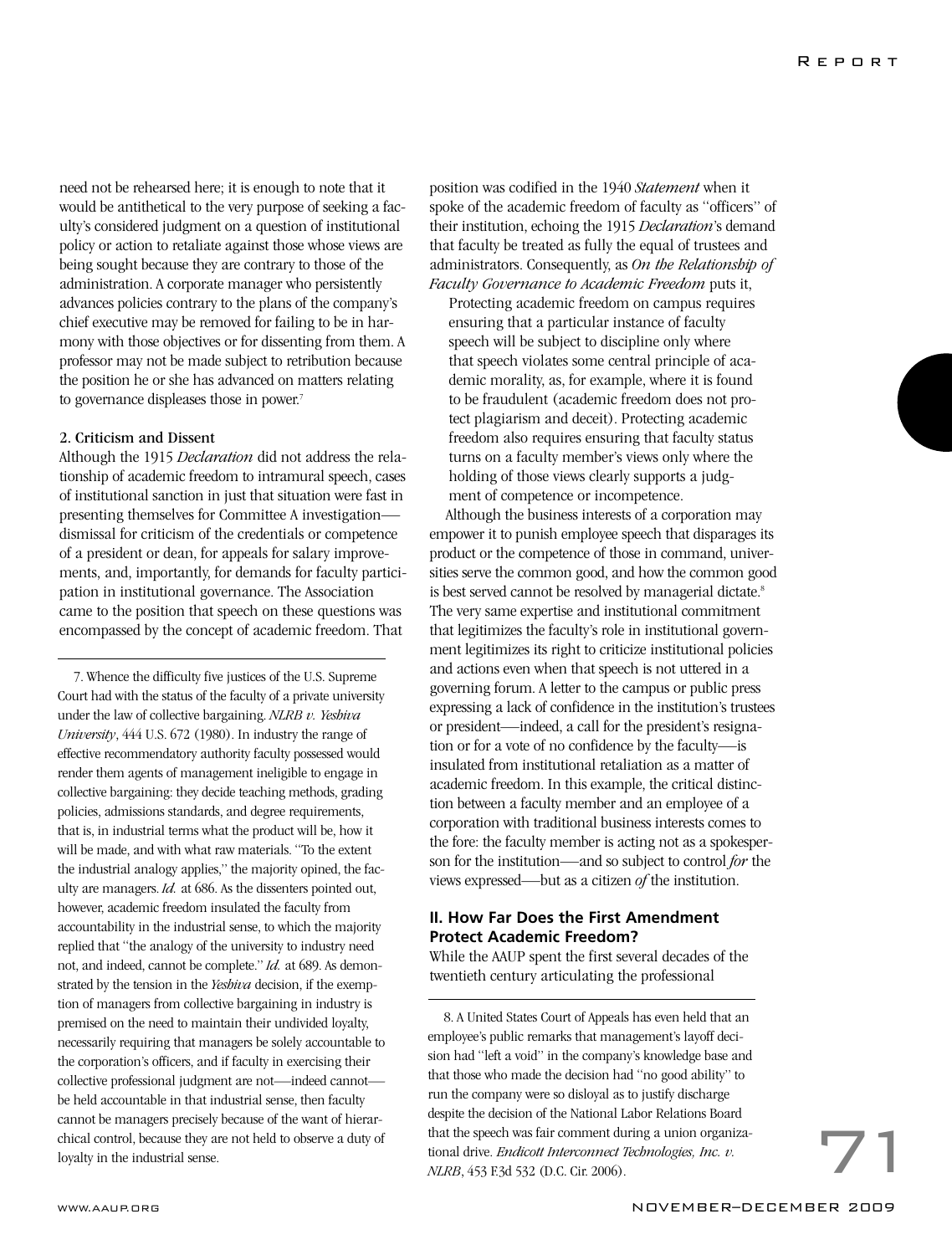understanding of academic freedom—a principle that has force independent from, and regardless of, judicial recognition, which must necessarily find a legal "hook" for its dictates—courts were slow to catch up. Nevertheless, by the middle of the twentieth century, courts were beginning to recognize the importance of academic freedom and to sketch out the contours of a protected legal right to it. That judicial recognition would, of course, prove to be detrimental in some ways, as the courts' crabbed reading of public employees' First Amendment rights would ultimately allow (though not require) courts to restrict the First Amendment academic freedom rights of faculty members as well. If we are to gauge the impact of the *Garcetti* decision and its subsequent application by lower courts, however, we must start by analyzing the extent to which courts understood the First Amendment to protect academic freedom before the *Garcetti* majority's ruling. Specifically, we should determine the extent to which constitutional doctrines of free speech encompassed faculty expression of the type that has now been placed at greater risk. That assessment is the focus of this section of the subcommittee report.

### **A. PRIVATE HIGHER EDUCATION**

First, we should set aside private or independent higher education, to which First Amendment constraints do not apply. Even in California, which has uniquely imposed such limits on private campuses, only the speech of students at secular institutions is protected by special state legislation, which makes no mention of professors. Elsewhere, courts may occasionally impose legal obligations on independent institutions in regulating the speech of their faculties, but for quite different reasons. New York courts, for example, have provided remedies for outspoken professors on private campuses but only because of a unique state law that empowers judges to probe the fairness of all chartered private entities.

There have also been a few cases in which federal courts have found a private university receiving massive government subvention to be engaged in "state action" and thus potentially subject to quasi-constitutional standards, but those cases seem to have dealt only with race, gender, and other unlawful forms of bias. Thus the initial premise remains sound; because our task concerns the constitutional protections for academic freedom writ large, we are concerned here only with publicly supported institutions.

This division between public and private also underscores the clear implication that faculty members at private institutions (and at public institutions, as we shall see later) must seek nonconstitutional protections for the full spectrum of faculty speech—teaching- and

research-related, intramural, and extramural. Indeed, any reputable private institution must pride itself on imposing at least equivalent standards upon itself as those that the Constitution imposes upon public institutions. Faculty members at private as well as at public institutions will find specific recommendations at the end of this report: recommended policy language and avenues by which to encourage institutions to commit to protecting faculty expression for the good of the institution as well as the good of the faculty and the public as a whole.

**B. PUBLIC HIGHER EDUCATION: ACADEMIC FREEDOM IN THE COURTS** When it comes to the public sector, the answer to the seemingly simple question of the extent of constitutional protection of academic freedom turns out to be dauntingly complex. The first hint that professorial speech might be different from that of other public employees came in two 1952 dissents by Justice William O. Douglas and a concurrence by Justice Felix Frankfurter that same year.9 These early stirrings were followed five years later by Justice Frankfurter's signal concurrence in the first clear victory for academic expression in *Sweezy v. New Hampshire.*<sup>10</sup> Although the majority in *Sweezy* ruled in favor of a visiting lecturer whose class notes had been demanded by state officials probing suspected subversive activity, the rationale for that ruling was due process rather than free expression. Chief Justice Earl Warren, writing for the majority, did explicitly recognize the importance of free inquiry in the academic setting, adding the majority's view that "there unquestionably was an invasion of petitioner's liberties in the area of academic freedom," though such statements were simply helpful dicta. The chief justice also observed,

The essentiality of freedom in the community of American universities is almost self-evident. No one should underestimate the vital role in a democracy that is played by those who guide and train our youth. To impose any strait jacket upon the intellectual leaders in our colleges and universities would imperil the future of our Nation. . . . Scholarship cannot flourish in an atmosphere of suspicion and distrust. Teachers and students must always remain free to inquire, to study and to evaluate, to gain new maturity and understanding; otherwise our civilization will stagnate and die.

9. *Adler v. Board of Education*, 342 U.S. 485 (1952); *L'Hommedieu v. Board of Regents*, 342 U.S. 951 (1952); *Wieman v. Updegraff*, 344 U.S. 183 (1952). 10. 354 U.S. 234 (1957).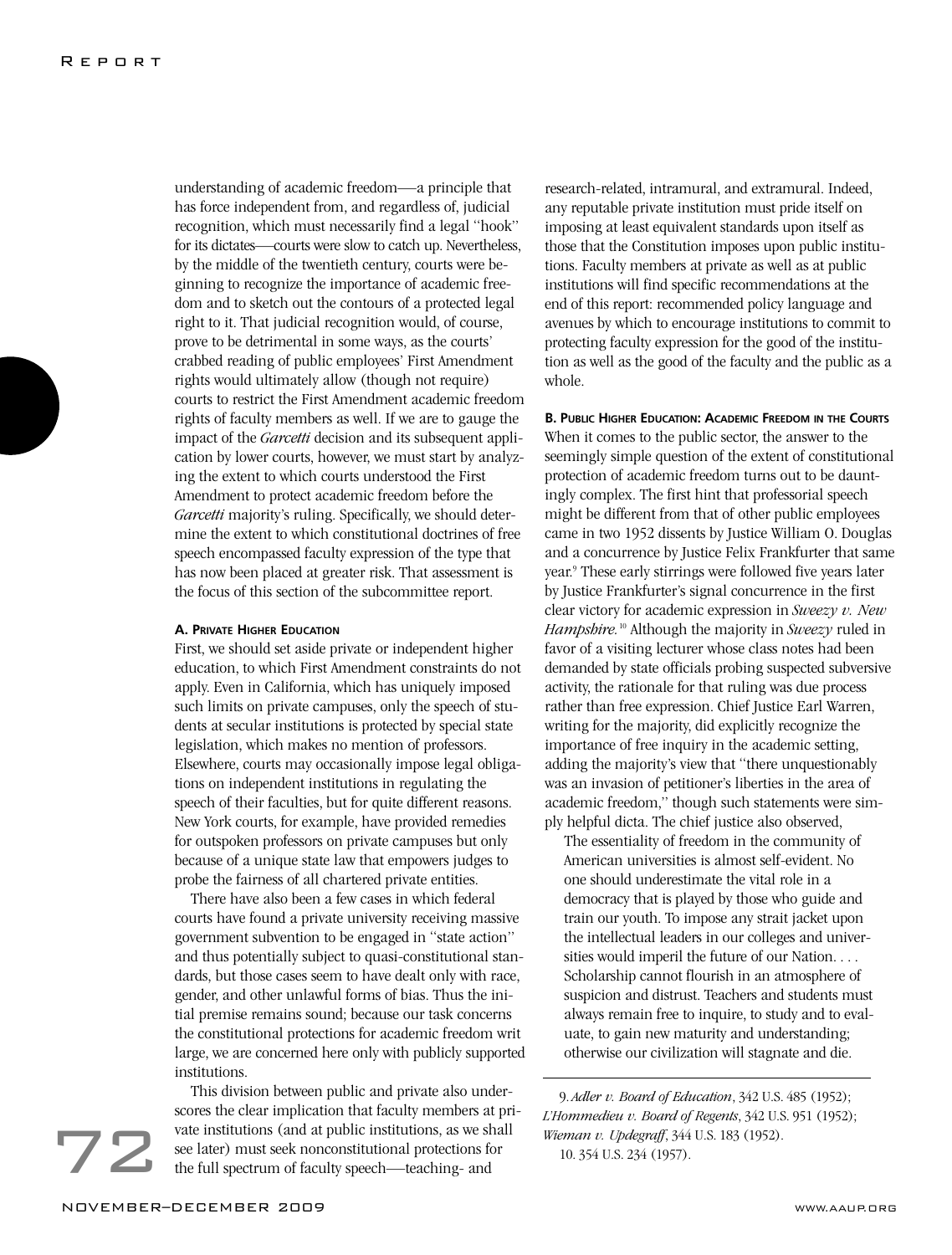For Justice Frankfurter, who as a Harvard Law School professor in the 1920s and 1930s had been involved in his share of academic freedom challenges, the speech of professors was simply different and deserved a higher level of solicitude. He opined in concurrence that "the dependence of a free society on free universities" requires "the exclusion of governmental intervention in the intellectual life of a university. It matters little whether such intervention occurs avowedly or through action that inevitably tends to check the ardor and fearlessness of scholars, qualities at once so fragile and so indispensable for fruitful academic labor."

Professors would continue during the next decade to prevail in court challenges to state laws that severely abridged free expression, though usually without explicit mention of academic freedom. Highly significant Supreme Court rulings invalidated, for example, loyalty oaths in Florida and Washington State at the behest of state university professors, though on grounds that were equally available to the range of public employees in those states.<sup>11</sup> Clearly the plaintiff professors were sympathetic challengers, whose pleas may have made the justices more comfortable both in reviewing such cases and in imposing First Amendment constraints, though such a view of the interim cases remains wholly conjectural.

The first unambiguous recognition of academic freedom as a First Amendment interest came in Justice William Brennan's opinion for the Court in *Keyishian v. Board of Regents*, revisiting a disclaimer oath that the Court had sustained a decade earlier but now decisively invalidated on First Amendment grounds.<sup>12</sup> The plaintiffs in *Keyishian*, faculty members (and one nonfaculty employee) at the State University of New York, objected to a required oath certifying that they were not members of "subversive organizations" and challenged a New York State law prohibiting the distribution of materials "containing or advocating, advising or teaching" the forceful overthrow of the government as violations of their First Amendment rights. The Supreme Court agreed, observing that the breadth and vagueness of the state law would effectively compel teachers to stay far away "from utterances or acts," or even the "writing of articles," which might "jeopardize [their] living." As Justice Brennan said for a unanimous Court: "Our Nation is deeply committed to safeguarding academic

freedom, which is of transcendent value to all of us and not merely to the teachers concerned. That freedom is therefore a special concern of the First Amendment, which does not tolerate laws that cast a pall of orthodoxy over the classroom." This was, however, no ordinary case of government workers' free speech; indeed, even basic constitutional protection for public employee expression would not be recognized until the ensuing term. Moreover, Justice Brennan's opinion was liberally enhanced by explicit declarations of the Court's special solicitude for the speech and other expressive activities of state college and university professors. Those references also strongly implied a broader scope for such protection, extending beyond the classroom, the laboratory, and the published scholarship to which academic freedom most clearly and logically applied.

Yet the conundrum persisted: had the same challenge to New York's loyalty test been mounted instead by a group of nonacademic employees, would the outcome have been different? Given Justice Brennan's abiding commitment to the doctrine that a government benefit—here, public employment—could only rarely be accompanied by restrictions on the employee's freedom of speech, it seems unlikely that if the issue had first reached the high court in a nonfaculty case the result would have been different. The prevailing opinion would, however, have been vastly different; lacking the unique capacity to illustrate the vitality of unfettered expression and free inquiry in the academic setting, the majority ruling would have lacked most of its memorable eloquence and enduring force. Thus it was a fortunate coincidence—and perhaps even more than that, if not a constitutional imperative—that the case in which to reverse a long course of deference to states in restricting speech of government workers involved state university professors.

One who doubted the potential value of such rulings for faculty speech—or academic freedom—might remind us, however, that around this time, the Supreme Court was ready to hold public higher education accountable to First Amendment standards in nonfaculty matters. The classic example was *Healy v. James*, a 1972 ruling that recognized the right of a radical student group not to be denied state college recognition on one campus because of disruptive activities elsewhere or administrative disapproval of its mission or agenda.13 Though the *Healy* opinion invoked both *Sweezy* and *Keyishian* as evidence of the justices' commitment to "safeguarding academic freedom," the

<sup>11.</sup> *Cramp v. Board of Public Instruction*, 368 U.S. 278 (1961); *Baggett v. Bullitt*, 377 U.S. 360 (1964).

<sup>12. 385</sup> U.S. 589 (1967) (reversing *Adler v. Board of Education*, 342 U.S. 485 [1952]).

<sup>13. 408</sup> U.S. 169 (1972).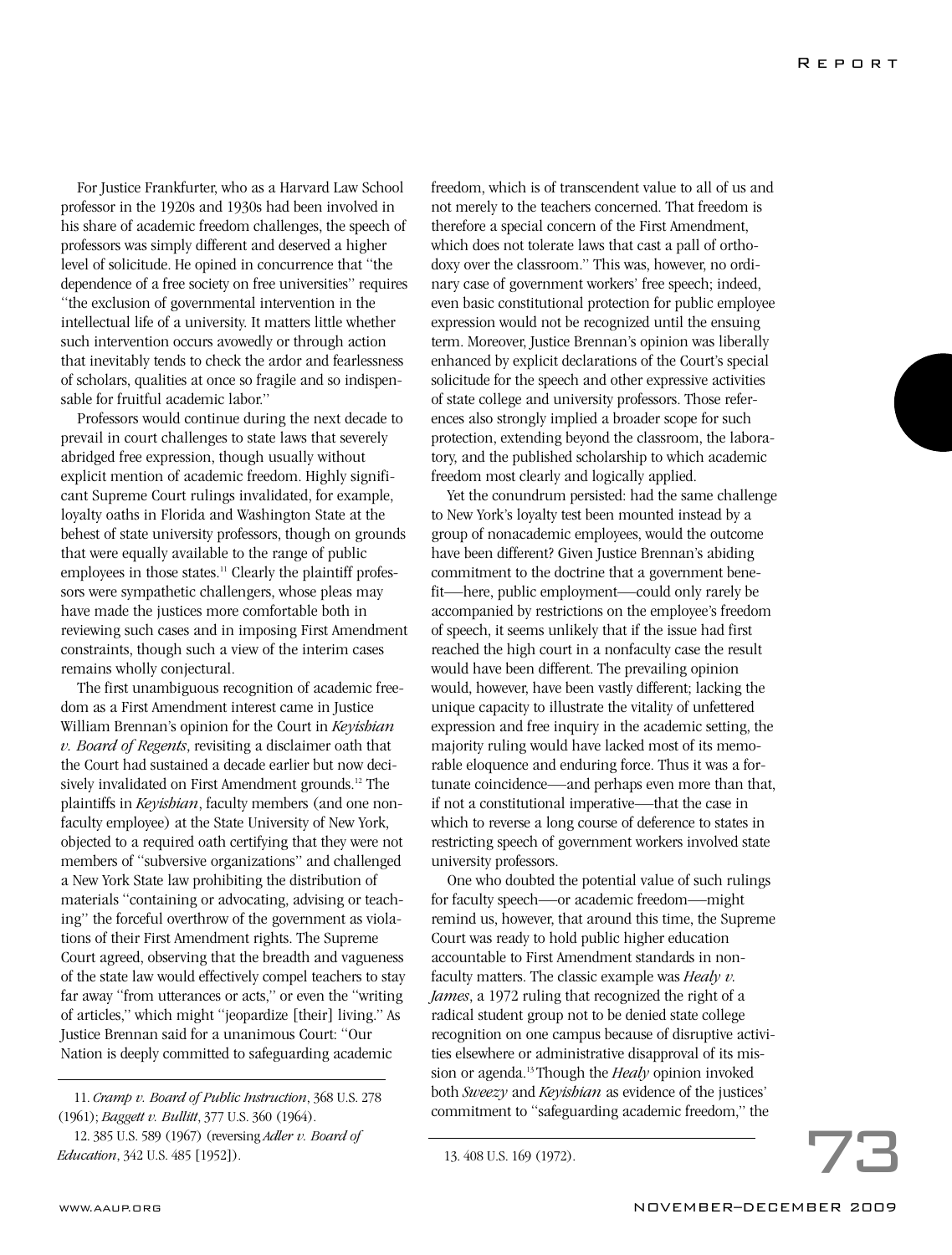outcome suggested that nonfaculty speech—and specifically student extracurricular political activity for which no familiar academic freedom claim could be made was equally entitled to constitutional protection. And around the same time (in fact even a bit earlier) the Court uniquely rebuked a public school district, in the *Tinker* case, for suppressing nonverbal student speech black armbands worn to protest the Vietnam War—on the basis of claimed "disruption" without proof of a compelling regulatory interest.<sup>14</sup> Thus judicial skepticism about administrative authority in the academic setting went well beyond cases involving university professors.

The same skeptic might cite two pivotal rulings the same year as *Healy* in which the claims of state college professors prevailed against summary dismissal in reprisal for their controversial extramural statements.15 When a substantial claim had been made in support of a federally cognizable interest such as continued academic employment, the justices now insisted that due process must be afforded. Thus the contentious tenured professor must receive an adequate hearing before major sanctions could be imposed. (For faculty members without tenure, for whom an interest in continued academic employment does not have the same constitutional dimensions, the level of procedural protection that must be observed before dismissal is much lower as a legal matter.) Here again one might be tempted to find solicitude for academic freedom, but we should note that comparable procedural protection had been afforded to welfare recipients facing summary termination of their benefits and to a householder whose refrigerator was about to be repossessed for credit default. The outspoken professors again offered a most appealing vehicle for recognition of due process, and the Court's discussion of their expectation of continued employment was quite sympathetic and undeniably helpful. But the bottom line in such cases seems to have been drawn well short of special protection for academic freedom.

Lower-court rulings also fail to provide definitive answers to this persistent question of how far the First Amendment protects academic freedom. Of those distressingly few cases in which outspoken faculty or professors with unwelcome affiliations have prevailed on free speech grounds, even fewer offer clear evidence of the importance of academic freedom beyond helpful references. Perhaps the case that comes closest to a positive

15. *Perry v. Sindermann*, 408 U.S. 593 (1972); *Board of Regents of State Colleges v. Roth*, 408 U.S. 564 (1972).

correlation was *Cooper v. Ross*, a 1979 district court ruling that reversed the nonreappointment of a political scientist at the University of Arkansas at Little Rock for having revealed his Marxist convictions to his undergraduate classes.16 The judge concluded that such adverse action violated the professor's First Amendment rights, noting that "at least in the context of a university classroom, he had a constitutionally protected right simply to inform his students of his personal and political and philosophical views." Even this ruling, however helpful, was limited to core faculty speech in the classroom and entailed a single rather mild statement about an unwelcome ideology.

Before leaving this part of the equation, we should make some mention of other Supreme Court cases recognizing and protecting faculty academic freedom. Especially relevant are the two major race-sensitive admissions rulings, *Bakke* in 1978 and *Grutter* a quarter century later, and a 1985 case on academic standards, *Ewing*, that was bookended by the two.<sup>17</sup> Justice Lewis Powell in *Bakke* and Justice Sandra Day O'Connor in *Grutter* cited academic freedom considerations to support their deference to certain uses of race in the state university admissions process. Such rulings are undeniably most helpful in the larger context of judicial recognition of academic freedom. They do not, however, offer much insight into the specific question that occupies us here—the extent to which academic freedom claims a right to, and benefits from, First Amendment protection. What was involved in the race-based admissions rulings was not individual faculty speech or political activity but the very different (if equally important) concept of collective faculty endorsement of certain admissions policies through the exercise of shared university governance. And since in both cases faculty bodies, administrators, and governing boards were all on the same page, there was no occasion to consider which interests or views would prevail in the inevitable case of disagreement or divergence between faculty and board or administration. For the moment, it is enough to take note of the admissions decisions, while seeking elsewhere for answers to our central inquiry.

In *Ewing*, the Supreme Court spoke forcefully in favor of deference to faculty decisions on academic matters. *Ewing* involved a decision by a committee at the

<sup>14.</sup> *Tinker v. Des Moines Independent Community School District*, 393 U.S. 503 (1969).

<sup>16. 472</sup> F. Supp. 802 (E.D. Ark. 1979).

<sup>17.</sup> *Regents of the University of California v. Bakke*, 438 U.S. 265 (1978); *Grutter v. Bollinger*, 539 U.S. 306 (2003); *Regents of the University of Michigan v. Ewing*, 474 U.S. 214 (1985).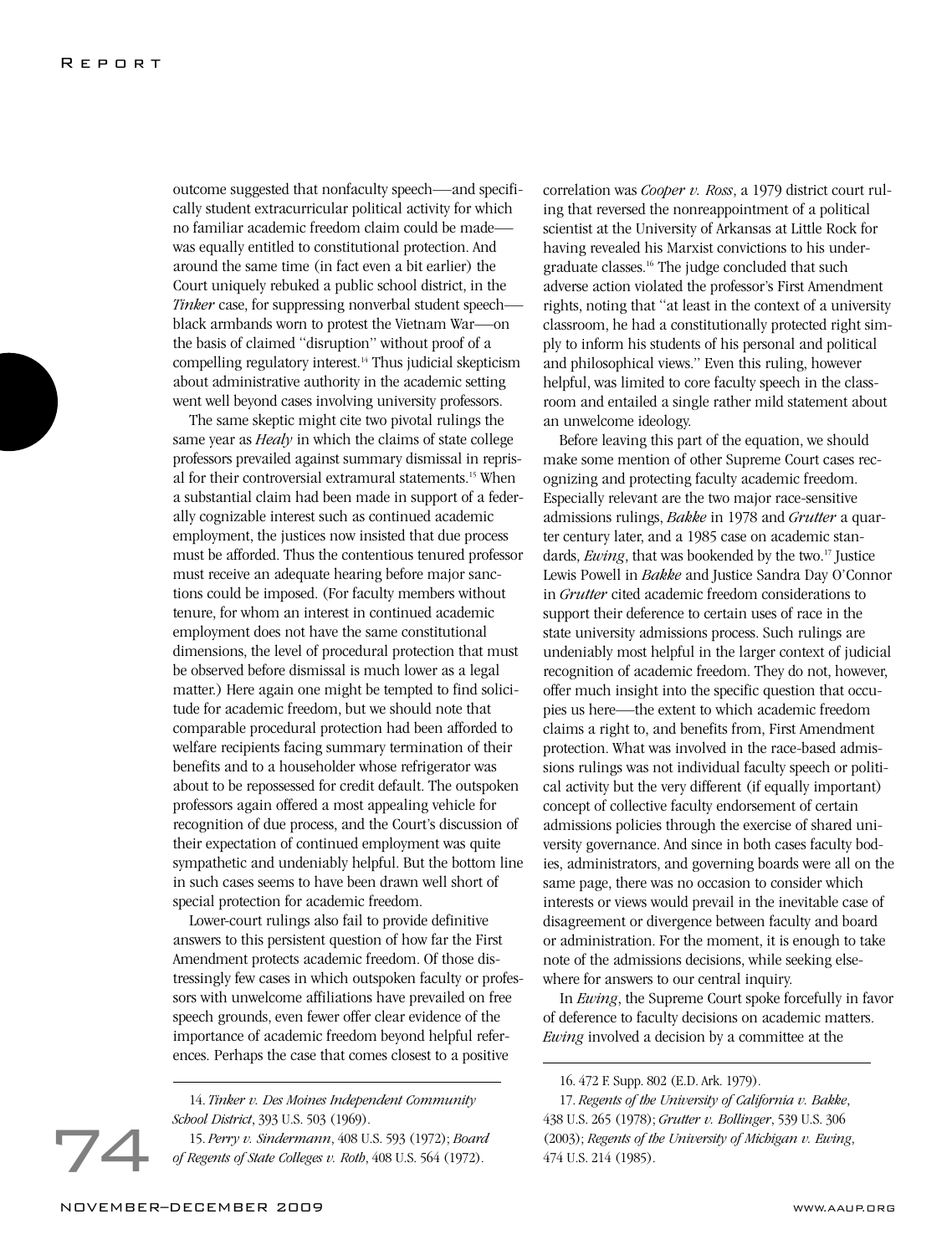University of Michigan to drop a student from a special medical school program without allowing him to retake a national board test on which he had achieved the lowest recorded score of any student in the history of the program. In answer to the student's challenge that the committee's decision (as well as the committee's reaffirmation of its decision on appeal and its ratification by the executive committee of the medical school) had deprived the student of his property interest in continued enrollment in the program, the Court observed that "[i]f a 'federal court is not the appropriate forum in which to review the multitude of personnel decisions that are made daily by public agencies,' far less is it suited to evaluate the substance of the multitude of academic decisions that are made daily by faculty members of public educational institutions." As Justice John Paul Stevens noted for a unanimous Court, "When judges are asked to review the substance of a genuinely academic decision, such as this one, they should show great respect for the faculty's professional judgment." The Court also quoted approvingly an earlier concurrence by Justice Powell urging that "university faculties must have the widest range of discretion in making judgments as to the academic performance of students and their entitlement to promotion or graduation."18 The unanimous Court thereby recognized the importance of awarding faculty primary authority over academic matters—which encompassed, in *Ewing*, issues relating to an institution's academic standards vis-à-vis its students and presumably would also encompass questions of academic standards vis-à-vis hiring, faculty promotions, research agendas, and more.

What can be said with confidence, therefore, is that a host of cases involving faculty speech have recognized a vital First Amendment interest in academic freedom as a basis for protecting such expression from institutional or governmental sanctions. Such decisions have proved immensely helpful to faculty interests in a host of ways over the past half century. Whether any or all of these rulings would have occurred in the absence of professorial plaintiffs and academic freedom claims remains a subject of conjecture and creates inescapable uncertainty for the present inquiry.

### **C. PUBLIC EMPLOYEE SPEECH**

Barely had the Supreme Court's *Keyishian* ruling expressly recognized academic freedom as a First

18. 474 U.S. at 225 n. 11 (quoting *Board of Curators, University of Missouri v. Horowitz*, 435 U.S. 78, 96 n.6 [Powell, J., concurring]).

Amendment interest than the justices addressed public employee speech more broadly.<sup>19</sup> The case was that of Marvin Pickering, an Illinois public high school teacher who was dismissed after the local newspaper published his letter that was highly critical of the school board's budget policies and priorities. The Illinois Supreme Court affirmed the dismissal, using language little different from Justice Holmes's 1892 approval of the discharge of the politically active patrolman.<sup>20</sup>

The U.S. Supreme Court was now ready to alter substantially the law of public employee speech. Even though Pickering's letter contained several factual errors, he could not be dismissed for his extramural speech without proof that he wrote either knowing that those statements were false or in "reckless disregard" of their accuracy the very standard the Court had applied several years earlier in the *New York Times* libel case to news media comments about public officials and public figures.<sup>21</sup> The Court articulated a balancing test weighing "the interests of the teacher, as a citizen, in commenting upon matters of public concern" against "the interest of the State, as an employer, in promoting the efficiency of the public services it performs through its employees." Under this test, public employee speech would likely not be protected if it took excessive time away from assigned duties, disrupted morale or efficiency within the agency, undermined confidence among the agency's clients, or simply demonstrated a clear lack of competence or fitness to continue on the job.

There was another possible limitation. In emphasizing the importance of allowing Pickering to publish his letter, the Court stressed that "[t]eachers are, as a class, the members of a community most likely to have informed and definite opinions as to how funds allotted to the operation of the schools should be spent. Accordingly, it is essential that they be able to speak out freely on such questions without fear of retaliatory dismissal." The Court added, however, that the budgetary data about which Pickering inaccurately wrote

were matters of public re-cord on which his position as a teacher in the district did not qualify him to speak with any greater authority than any other taxpayer. . . . We are thus not presented with a situation in which a teacher has carelessly made false statements about matters so closely related to the day-today operations of the schools that any harmful

21. *New York Times Co. v. Sullivan*, 376 U.S. 254 (1964).

<sup>19.</sup> *Pickering v. Board of Education*, 391 U.S. 563 (1968). 20. *Pickering v. Board of Education*, 36 Ill. 2d 568, 225 N.E.2d 1 (Ill. 1967).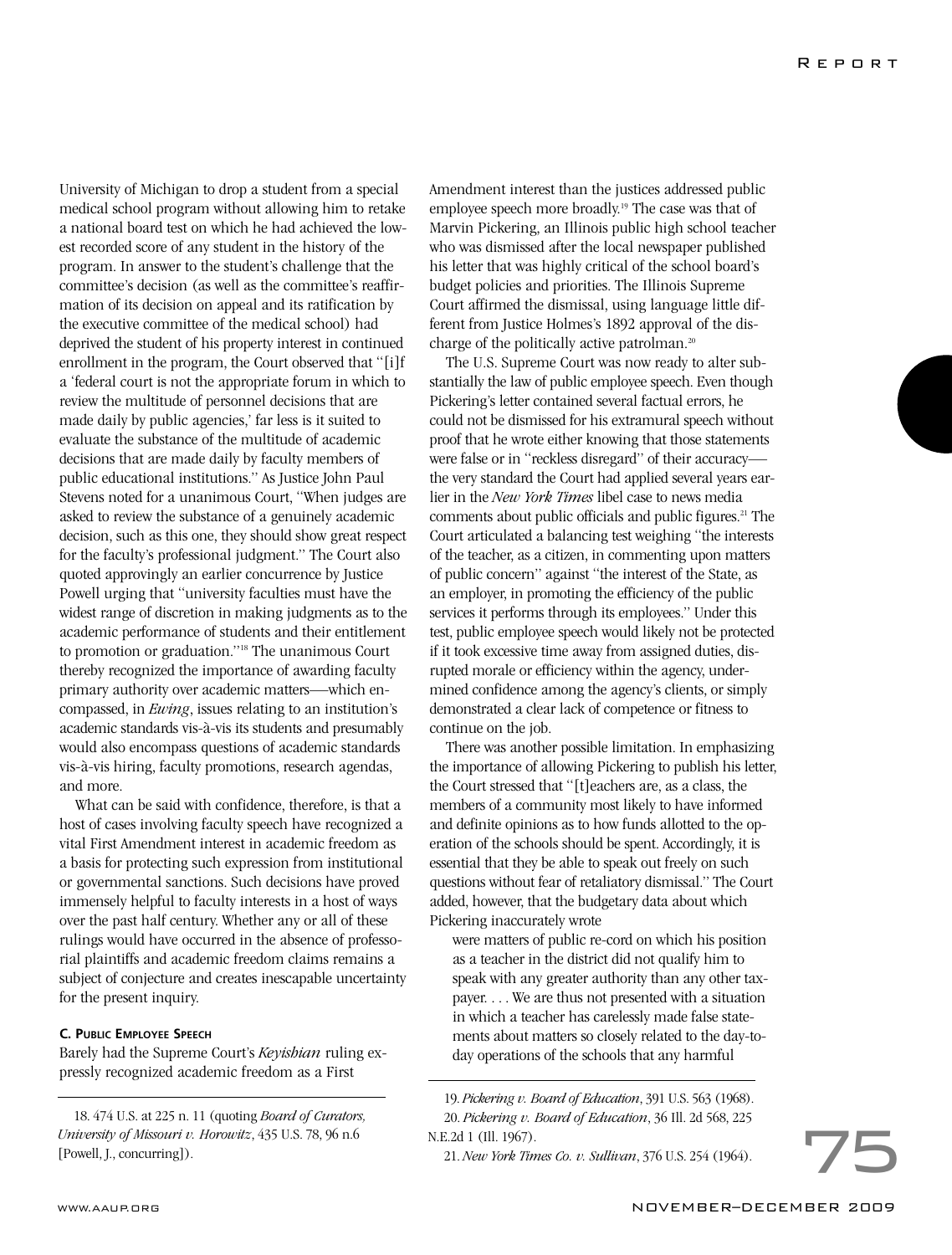impact on the public would be difficult to counter because of the teacher's presumed greater access to the real facts.

This comment suggested that the same criticism published by someone known to be familiar with the fiscal realities of the school district might in fact not have been comparably protected if it were false—even if it could not have been shown that such a person spoke with "actual knowledge of falsehood" or "reckless disregard" of accuracy.

Two quite different theories might explain this facet of the Pickering decision. On the one hand, the Court's thrust may have been to protect a public employee's speech as a citizen rather than as a government worker; not only would later cases reinforce that view, but the *Pickering* majority itself concluded that, given the circumstances, "the interest of the school administration in limiting teachers' opportunities to contribute to public debate is not significantly greater than its interest in limiting a similar contribution by any member of the general public."

There was, however, a more ominous theory wholly overlooked at the time but clearly portentous in the post-*Garcetti* context: that the justices were from the outset committed only to protecting public employees when they spoke (at least inaccurately) on matters remote from their field of expertise or assigned responsibility. That theory certainly fit the facts of *Pickering.* It would, however, have created the implication that a letter writer who knew the facts—or even who was perceived in the community as knowing the facts, whether such knowledge actually existed—would have been subject to dismissal under the *Pickering* balancing test, as a result of the disruption or the undermining of client confidences that such a letter might have caused.

The evolution of the *Pickering* doctrine in the ensuing four decades may be summarized briefly here, since few of the refinements directly affect our current inquiry. One early development is, however, highly significant. Justice Thurgood Marshall made clear that public employee speech would be protected only if it addressed a "matter of public concern," though without defining that term, since the Illinois school boards could hardly have claimed Pickering's letter to be otherwise. But fifteen years later, in *Connick v. Myers*, the high court drew a less than perfectly clear line

22. 461 U.S. 138 (1983) (upholding termination of an assistant district attorney for circulating a job satisfaction questionnaire among her colleagues on the grounds that the questions were not matters of public concern but were raised for the purpose of criticizing her supervisor and that any First Amendment right was outweighed by the supervisor's interest in maintaining a functioning office).

between protected "public concern" on one side and unprotected "personal grievances" on the other.<sup>22</sup> Thereafter agency heads would enjoy at least a presumption that internal criticism did not target "matters of public concern" and therefore was not protected by the First Amendment.

Such deference would be strongly buttressed a decade later by the Court's recognition in *Waters v. Churchill* of a broader latitude for public employers in speech cases.<sup>23</sup> That deference, while not overruling or even expressly undermining *Pickering*, seemed to enhance the presumption in such cases; for example, "surely a public employer may, consistently with the First Amendment, prohibit its employees from being 'rude to customers,' a standard almost certainly too vague when applied to the public at large." This ruling also "elevated from a relatively subordinate interest when it acts as sovereign to a significant one when it acts as employer . . . the government's interest in achieving its goals as effectively and efficiently as possible."

Along the way, there have been a few bright spots and a few procedurally helpful rulings, mainly *Mt. Healthy School Board v. Doyle*, which shifted the burden to the employer (in that case a public school district) when a dismissed or even nonrenewed employee establishes that the catalytic conduct was constitutionally protected.<sup>24</sup> In response to such a burden, the employer must demonstrate that adverse action would have occurred notwithstanding the protected expression or activity.

In addition, a decade after *Pickering*, the Court held that speech addressed privately to one's supervisor may still be protected, as long as a matter of public concern is implicated. Anticipating the Catch-22 that the *Garcetti* decision would produce, the Court held in *Givhan v. Western Line Consolidated School District* that "[t]his Court's decisions in *Pickering*, *Perry*, and *Mt. Healthy* do not support the conclusion that a public employee forfeits his protection against governmental abridgment of freedom of speech if he decides to express his views privately rather than publicly."25

For the most part, however, the judicial development and refinement of the *Pickering* doctrine has had remarkably limited import for faculty speech or for academic freedom.

Such limitation does not, however, mark the most recent development, which is the focus of this report and the work of the subcommittee. From the earliest judicial

<sup>23. 511</sup> U.S. 661 (1994).

<sup>24.</sup> *Mt. Healthy City School District Board of Education v. Doyle*, 429 U.S. 274 (1977).

<sup>25. 439</sup> U.S. 410 (1979).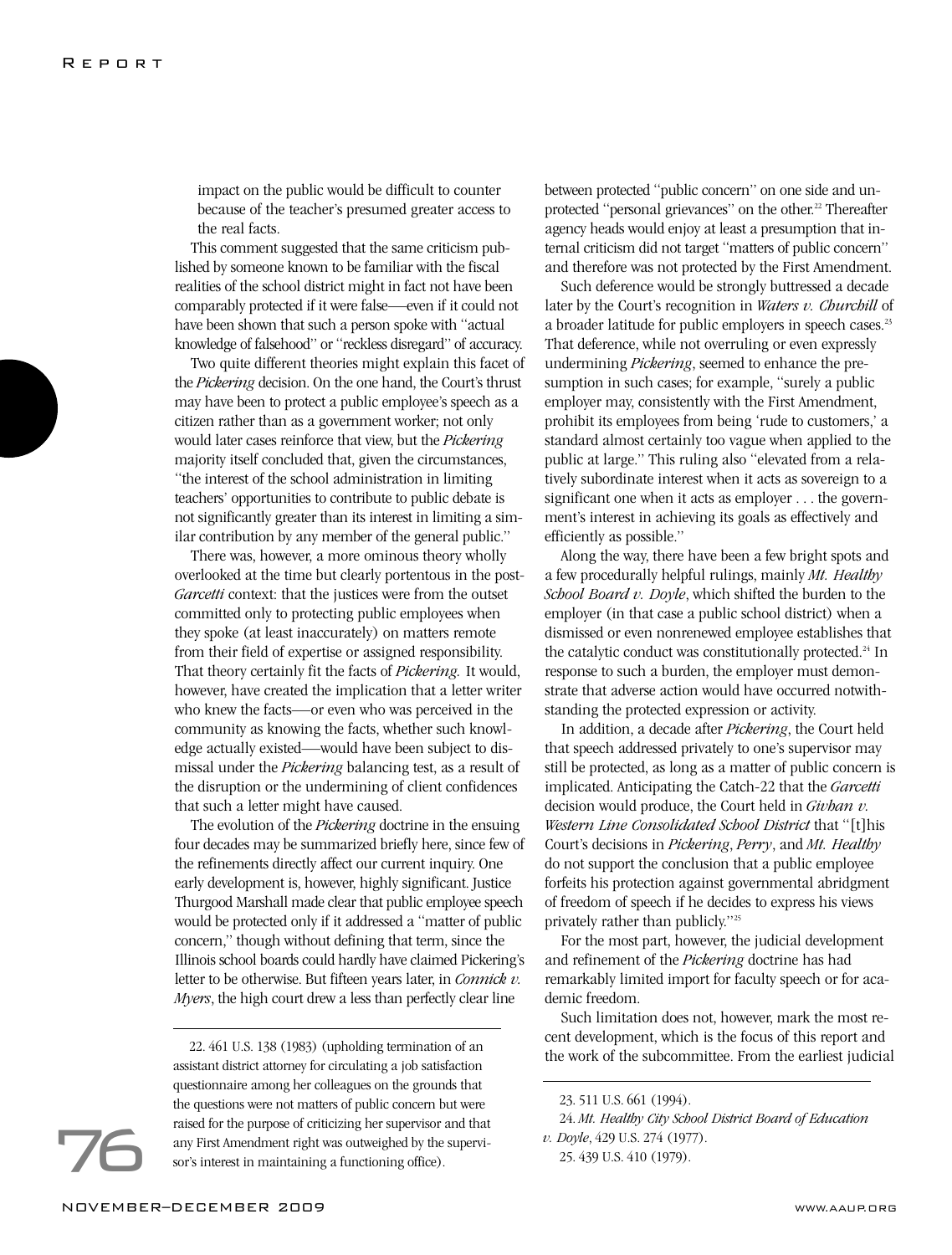recognition of the distinction between potentially protected speech "on matters of public concern" and speech of citizens that is unprotected because it does not address such matters (including but not limited to "personal grievances"), courts have struggled to understand and apply that distinction in myriad workplace disputes.

Especially troubling has been the status of speech in or concerning the public workplace, not clearly raising "personal grievances" but addressing issues of agency policy or procedure in which the speaker had no disabling or disqualifying personal stake. Though the Supreme Court had declined to address that question, it came before most of the federal courts of appeals during the 1990s and into the new century. Without apparent exception, the federal circuit courts ruled that merely job-related speech did not forfeit *Pickering* protection if it did touch matters of public concern and did not implicate potential personal grievances. Although courts have had difficulty grappling with the precise application of the *Pickering* and *Connick* analyses to speech on academic matters, the U.S. Courts of Appeals for the Fifth, Sixth, Seventh, Eighth, Tenth, and Eleventh Circuits ruled with striking consistency during this period that job relatedness did not disentitle a government worker from presumptive *Pickering* protection.<sup>26</sup> Such

26. See, for example, *Johnson v. Lincoln University of Commonwealth System of Higher Education*, 776 F.2d 443 (3d Cir. 1985) (holding that faculty member's campaign against the university president, critical letters to university's accrediting body, involvement as plaintiff in successful lawsuit challenging previous unconstitutional activity by the university, and criticisms of academic department all implicated faculty member's First Amendment interests, and noting that "the academic context and the fact that these controversies took place apart from any close working relationships with immediate supervisors" distinguished this case from *Connick*, among others); *Landrum v. Eastern Kentucky University,* 578 F. Supp. 241, 246–47 (E.D. Ky. 1984) (citations omitted) (concluding that faculty member's speech on various matters of academic governance, as a result of which he alleged he was denied tenure, was unprotected by the First Amendment because it dealt "'with individual disputes and grievances' which 'would be of no relevance to the public's evaluation of the performance of governmental agencies,'" while acknowledging that "there must be more room for divergent views in a university situation than in a prosecutor's office, and . . . frequently the working relationship between a university and members of the faculty is not as close as that which existed in *Connick"*).

speech could, in short, be both job related and directed at a matter of public concern.27

The only possible exception was the Fourth Circuit. In sustaining a Virginia statute that barred the use of state-owned or state-leased computer equipment to access sexually explicit material (without a supervisor's approval for a "bona fide research project"), an *en banc* (or full court) majority in *Urofsky v. Gilmore* seemed to imply that job-related speech was not presumptively protected; in the relevant Supreme Court rulings, said the appeals court, the justices had "emphasized the *unrelatedness* of the speech at issue to the speaker's employment duties."28 (Emphasis added.) That observation was not vital to the judgment, which deferred broadly to the state in the operation and regulation of its computer equipment and systems and also declared, over the strong opposition of one judge, that academic freedom (to the extent it claimed any protection) was an institutional and not an individual

27. There is also, of course, troubling language from those appeals courts regarding First Amendment protection for faculty speech. For example, in 1991, the Eleventh Circuit relied inaptly on high school speech cases, in particular *Hazelwood School District v. Kuhlmeier*, 484 U.S. 260 (1988), to hold that the University of Alabama was entitled to control the classroom speech of a faculty member in exercise physiology who asked his students to filter his classroom instruction through the lens of his Christian beliefs. *Bishop v. Aronov*, 926 F.2d 1066 (11th Cir. 1991). The court stated: "[W]e consider the University's position as a public employer which may reasonably restrict the speech rights of employees more readily than the [*sic*] those of other persons. As a place of schooling with a teaching mission, we consider the University's authority to reasonably control the content of its curriculum, particularly that content imparted during class time. Tangential to the authority over its curriculum, there lies some authority over the conduct of teachers in and out of the classroom that significantly bears on the curriculum or that gives the appearance of endorsement by the university." *Id.* at 1074. The court concluded, "Though Dr. Bishop's sincerity cannot be doubted, his educational judgment can be questioned and redirected by the University when he is acting under its auspices as a course instructor, but not when he acts as an independent educator or researcher. . . . We have simply concluded that the University as an employer and educator can direct Dr. Bishop to refrain from expression of religious viewpoints in the classroom and like settings." *Id.* at 1077.

28. 216 F.3d 401, 407 (4th Cir. 2000) (*en banc*), *cert. denied*, 531 U.S. 1070 (2001).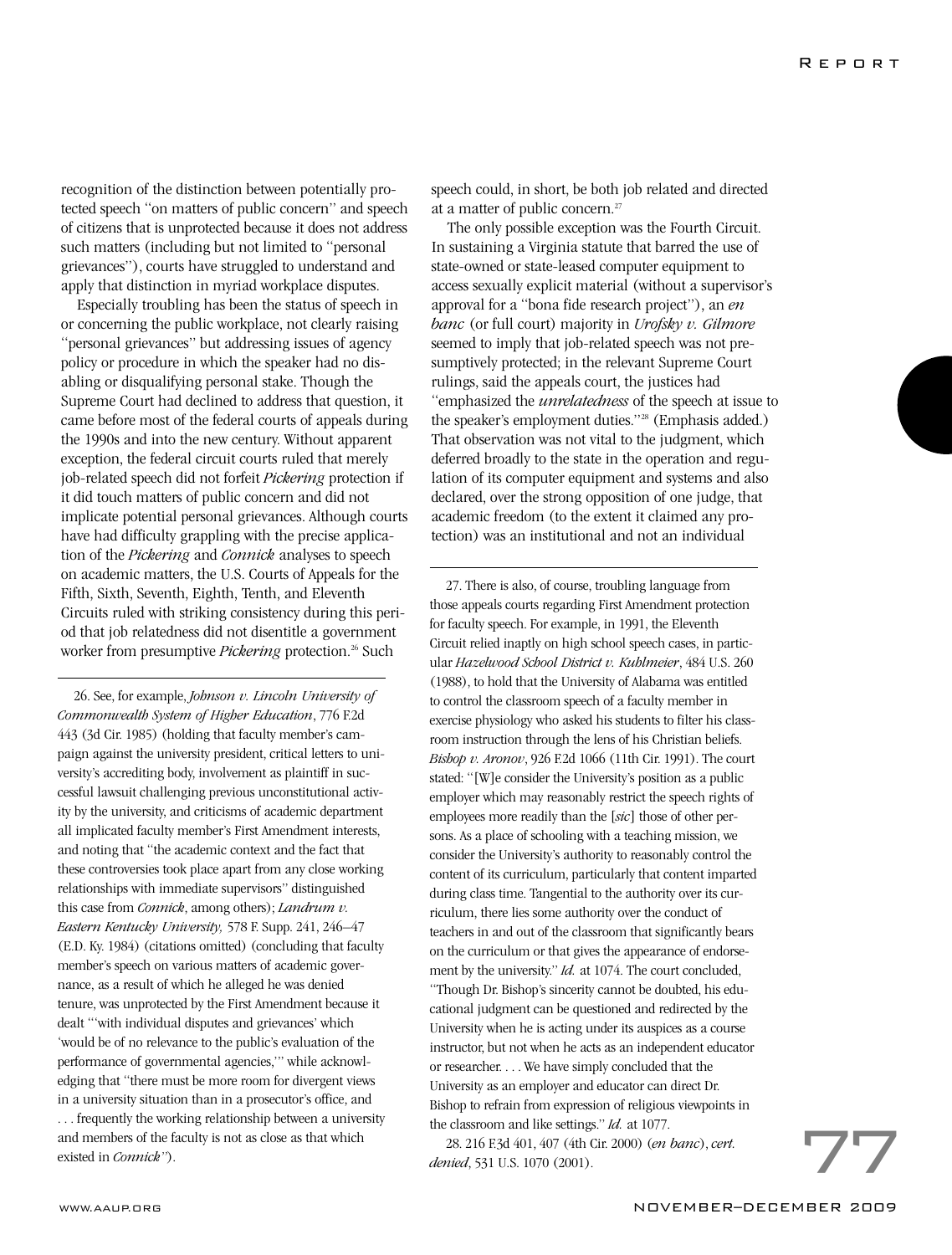interest. But before listing the Fourth Circuit in a different column, we must note two post-*Urofsky* cases, both involving clearly job-related speech (of a Virginia police officer and a Maryland university professor), in both of which the court of appeals conferred the same degree of presumptive protection as had all the sister circuits.29

That leaves the Ninth Circuit, where the controversy under examination here began. Richard Ceballos was an assistant district attorney in Los Angeles County, who was disciplined for critical comments about the way in which the agency handled certain pretrial evidence. He was transferred to the most remote of the branch DA's offices and, because of the lengthy commute to and from his new workplace, was expected to engage in what the staff euphemistically called "freeway therapy." Instead, Mr. Ceballos filed suit in federal court against the district attorney, claiming a violation of his First Amendment right to criticize operations of his agency. There was no suggestion that under applicable standards, such as those applied by other circuits, these admittedly job-related concerns fell outside *Pickering* protection as "personal grievances" or for other reasons. Thus, a majority of the Ninth Circuit panel joined the prevailing chorus. But Judge Diarmuid O'Scannlain filed a dissent, arguing that, consistent with *Pickering* and later Supreme Court rulings, job-related speech should not be deemed to address a "matter of public concern" and thus would be disqualified at the threshold.

When the Supreme Court agreed to review the case, despite the absence of any conflict among circuits on the central issue, a potential elevation of the O'Scannlain view seemed highly probable. Sensing that hazard, the AAUP and the Thomas Jefferson Center for the Protection of Free Expression collaborated on an amicus brief addressing specifically and at length the potential import for faculty expression and academic freedom of adopting the O'Scannlain view and denying *Pickering* protection to job-related speech. In essence, the brief stressed the potentially perverse result of applying the O'Scannlain view to faculty speech and cautioned that

29. *Mansoor v. Trank*, 319 F.3d 133 (4th Cir. 2003); *Kariotis v. Glendening*, 2000 U.S. App. LEXIS 22506 (4th Cir. Sept. 6, 2000) (*unpub.*) (in vacating the district court's opinion dismissing a faculty member's complaint, the appeals court observed that the faculty member's "vocal and public opposition to the college's announced plan to eliminate all full-time faculty and to employ only adjunct faculty members" might have involved a matter of public concern and his termination therefore might have violated his First Amendment rights).

such a distortion of First Amendment values would leave potentially unprotected most faculty speech in or near areas of the speaker's expertise—on which society most clearly depended for law and policy making and which cases such as *Sweezy* and *Keyishian* indicated was protected by First Amendment academic freedom—while limiting protection to statements so clearly beyond the speaker's competence as to have minimal societal or governmental value. Other amici also sensed a potential reversal of what by now was a well-established and widely prevalent view on this very issue.

The worst fears of these amici were realized when the Supreme Court majority declared that speech within a public employee's "official duties" would no longer trigger First Amendment analysis because it was not the type of citizen speech that *Pickering* sought to protect. Justice Anthony Kennedy's majority opinion did caution that "expression related to academic scholarship or classroom instruction implicates additional constitutional interests that are not fully accounted for by this Court's customary employee-speech jurisprudence." The majority opinion therefore carved out a welcome, though incompletely theorized, reservation: "We need not, and for that reason do not, decide whether the analysis we conduct today would apply in the same manner to a case involving speech related to scholarship and teaching." In dissent, Justice David Souter (joined by Justices Stevens and Ruth Bader Ginsburg) amplified this concern, warning that the majority's view could "imperil First Amendment academic freedom in public colleges and universities, whose teachers necessarily speak and write pursuant to 'official duties.'"

### **III. The Progeny of** *Garcetti v. Ceballos*

Even close observers had some reason to be startled by the curious turn of events in the *Garcetti* case. Every federal court of appeals that had recently considered the issue had ruled that speech within a public employee's official duties could claim *Pickering* protection as a "matter of public concern." Such was the unanimous view of the Fifth, Sixth, Seventh, Eighth, Tenth, and Eleventh Circuits. Even the Fourth Circuit, which seemingly implied a contrary view in *Urofsky,* rejoined the chorus in its two later public employee speech cases. Thus, until the moment Judge O'Scannlain filed his separate opinion in the *Garcetti* case itself, there was no evidence of any fraying of this crucial consensus.

In a very different sense, however, *Garcetti* could be viewed as a disaster waiting to happen. From the initially euphoric response to *Pickering* through the nearly four decades that followed, the assumption that job-related speech deserved First Amendment protection was in fact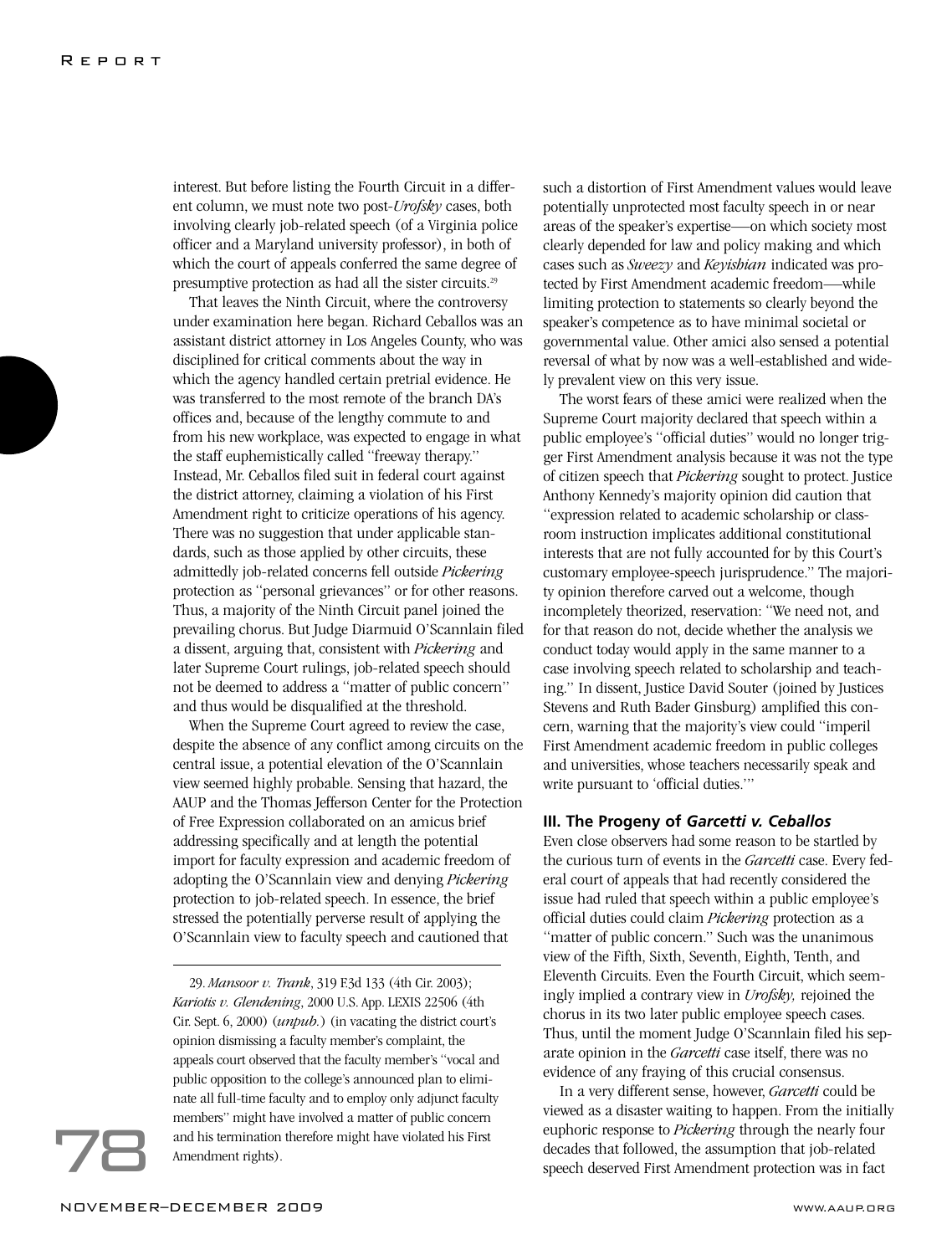frailer than most commentators (and litigators) dared to admit. Pickering's own speech claimed protection in part because it had been "greeted . . . with massive apathy" in his community; Justice Marshall implied that the Court might have been less sympathetic had such a critique come from someone who had "expertise on the subject at hand" and whose views thus might have claimed credence. Moreover, the *Pickering* Court observed that it was not ruling on the question whether a "narrowly drawn grievance procedure" could obligate teachers to submit complaints about the operation of the schools to their superiors before taking their complaints public. Thus a cautious champion of public employees' job-related speech should have been better prepared than most were in fact.

In this context, the *Garcetti* Court's declaration that statements made within the scope of a public employee's official duties could no longer claim First Amendment protection seems far less surprising, even if far from inevitable. From the moment the case was granted review, academic freedom advocates sensed potential trouble, recognizing that the consequences for academic freedom could be dire if the O'Scannlain dissent applied equally to outspoken or incautious professors as to the general run of government workers.

Whether in response to such advocates' pleas or on its own initiative, the *Garcetti* Court did recognize potential risks for faculty speech. The majority's reservation seemed at first to afford substantial protection for academic expression, or at least an assurance that faculty speech cases would be handled differently in the post-*Garcetti* era. Such hopes would soon be thwarted, however, by actual experience in three federal district courts and two courts of appeals. The worst fears of those who anticipated a new standard for public employee speech would soon be realized.

### **A. POST-***GARCETTI* **CASES**

Three cases may be briefly summarized as a prelude to general observations and suggestions for further analysis and activity.

1. *Hong v. Grant*  Professor Juan Hong, a long-tenured teacher of civil engineering at the University of California, Irvine, criticized several administrative practices and decisions within his professional school, specifically with regard to faculty hiring and promotion in certain cases and in general with regard to what he viewed as excessive reliance on adjuncts to staff lower-division courses. In one such case he specifically protested the extension of an appointment offer before full faculty approval, a violation of what he 30. 516 F. Supp. 2d 1158 (C.D. Cal. 2007).

deemed to be applicable governance standards. When a routine merit-based salary increase was later denied him, he sued the university and the individual senior administrators in federal court, alleging that the denial was in retaliation for his critical statements and was thus an abridgment of his freedom of speech.<sup>30</sup>

The district judge rejected Hong's claims on authority of *Garcetti*, asserting that all the contested activities or statements fell within his "official duties" since under University of California policies, in the judge's words, "a faculty member's official duties are not limited to classroom instruction and professional research. . . . Mr. Hong's professional responsibilities . . . include a wide range of academic, administrative, and personnel functions in accordance with UCI's self governance principle." To allay any possible uncertainty about the scope of this ruling, the judge concluded that the university "is entitled to unfettered discretion when it restricts statements an employee makes on the job and according to his professional responsibilities." Professor Hong's case was appealed to, but has not yet been argued before, the federal court of appeals for the Ninth Circuit.

2. *Renken v. Gregory*  The second case involved a University of Wisconsin– Milwaukee engineering professor named Kevin Renken, who obtained a National Science Foundation (NSF) grant for a team research project. Renken refused, however, to sign the confirmation letter from the university because of differences with his dean over management of the grant; among other issues, Renken claimed that the campus administration had breached NSF rules with regard to the use of certain funds. The dean then informed Renken that the university had initiated a process to return the grant funds. Renken sought the intervention of the board of regents; when a compromise drafted by the graduate dean proved unavailing, the engineering dean declared his intent to relinquish the grant.

Renken then sued the dean in federal court, claiming that the university had reduced his salary and returned the NSF grant in retaliation for his criticism of the handling of the grant funds. An unreported district court ruling rejected these claims in general reliance on *Garcetti*, and Renken appealed to the Seventh Circuit. The court of appeals proved no more sympathetic to the professor's free speech claims than had been the *Hong* court; it was enough that "Renken was speaking as a Faculty employee, and not as a private citizen, because<br>administering the grant as a [principal investigator] fell<br>20.516 F Sump 2d 1158 (C D Col. 2007)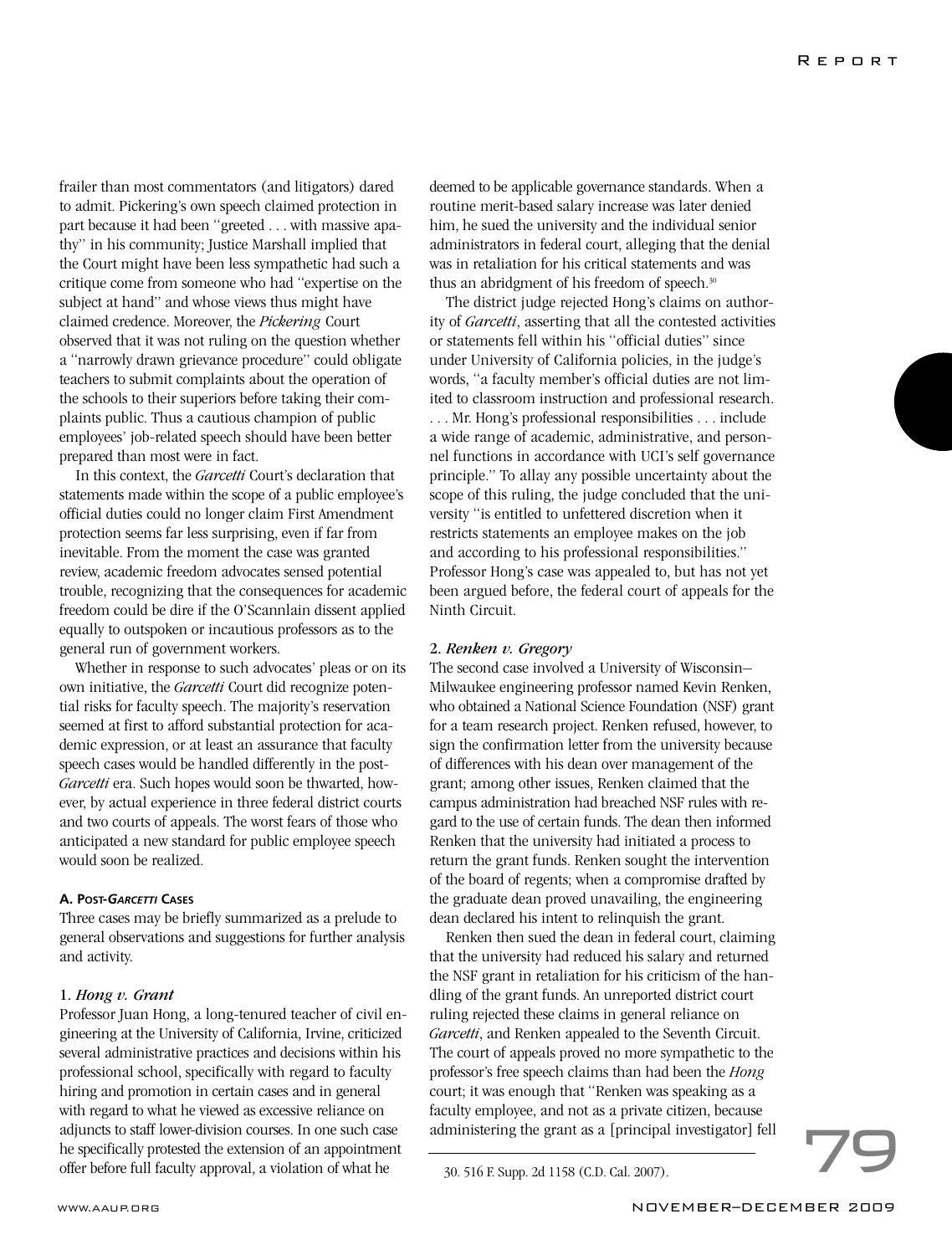within the teaching and service duties that he was employed to perform." Once again a broad concept of "official duties" proved dispositive.<sup>31</sup>

### 3. *Gorum v. Sessoms*

The third and most recent case involved a tenured faculty member named Wendell Gorum at Delaware State University. As a participant in the faculty senate's review of candidates for the institution's presidency, he expressed public concerns about one Allen Sessoms, the ultimately successful applicant for the position. After Sessoms assumed office, he and Gorum tangled again, with Gorum rescinding an invitation to Sessoms as keynote speaker for the annual dinner of a fraternity for which Gorum was faculty adviser. There were other issues, including Gorum's admitted use of his status as department chair to alter and enhance grades for several students without the course instructor's permission, in conceded violation of university policy. Sessoms soon initiated Gorum's dismissal from his tenured faculty position, and his dismissal was eventually sustained by the university's governing board. Gorum then took his case to federal court.

As with the two preceding cases, federal judges in Delaware and in the Third Circuit categorically rejected Gorum's claims of protected faculty speech.<sup>32</sup> In late March 2009, a unanimous court of appeals invoked *Garcetti* as the basis for a preclusive finding that in each instance Gorum "did not speak as a citizen" but rather acted within his "official duties" and thus could not claim to be speaking on a "matter of public concern" for *Pickering* purposes. The Third Circuit also ruled that any arguably protected speech was not, in Gorum's case, "a substantial factor behind Sessoms's allegedly retaliatory decision."

The *Gorum* court was, however, the first to recognize and at least consider the Supreme Court's express reservation of academic speech. Noting Justice Kennedy's caution about blindly applying *Garcetti* to faculty statements and activities, the Third Circuit found no need to pursue the issue here, "because Gorum's actions so clearly were not 'speech related to scholarship and teaching' and because we believe that such a determination here does not 'imperil First Amendment protection of academic freedom in public colleges and universities'" (the latter citing Justice Souter's dissent).

Following that sentence, a lengthy footnote addressed precisely this issue, citing Professor Judith Areen's recent-



31. 541 F.3d 769 (7th Cir. 2008).

32. 2008 U.S. Dist. LEXIS 10366 (D. Del. Feb. 12, 2008); 561 F.3d 179 (3d Cir. 2009).

ly published *Georgetown Law Journal* article articulating the governance dimension of academic freedom and situating academic freedom within the First Amendment and D.C. Circuit judge Harry Edwards's concurrence in a recent case upholding restrictions on academic travel to Cuba.33 Without invoking any higher education ruling contrary to its own conclusion, the Third Circuit ventured that because "the full implications [of the *Garcetti* reservation] are not clear . . . federal circuit courts differ over whether (and, if so, when) to apply *Garcetti*'s official-duty test to academic instructors."

There the legal landscape remains for the moment, awaiting Ninth Circuit oral argument and decision in Professor Hong's case and anticipating a host of similar cases that are virtually certain to follow. (Two recent news stories confirm that prospect: "U. of Iowa Staff Member Sues Law School for Discrimination," concerning the employee's allegations that she was turned down for teaching positions because of her conservative political views, and "Professor Sues University of Tennessee at Chattanooga," in which the professor claims he was demoted because he voiced concerns about a female professor who he said lied about her academic record.34) Hardly a week passes without such reminders of the potential for continuing litigation over these issues. In addition, of course, a significant amount of important scholarship on these issues is being produced, which informs this report and the surrounding discussion.<sup>35</sup>

33. Judith Areen, *Government as Educator: A New Understanding of First Amendment Protection of Academic Freedom and Governance*, 97 GEO. L. J. 945 (2009); *Emergency Coalition to Defend Educ. Travel v. United States Dep't of the Treasury*, 545 F.3d 4 (D.C. Cir. 2008).

34. Katherine Mangan, "U. of Iowa Staff Member Sues Law School for Discrimination," *Chronicle of Higher Education*, January 22, 2009 (available at http://chronicle. com/news/article/5852/university-of-iowa-staff-membersues-law-school-for-discrimination [accessed May 12, 2009]); Joan Garrett, "Professor Sues University of Tennessee at Chattanooga," *Chattanooga Times Free Press*, January 22, 2009 (available at http://www.timesfreepress.com/news/2009/ jan/22/professor-sues-university-tennessee-chattanooga/ [accessed May 19, 2009]).

35. See, for example, *Symposium on Public Citizens, Public Servants: Free Speech in the Post-Garcetti Workplace*, hosted by the *First Amendment Law Review* at the University of North Carolina School of Law (7 FIRST AMEND. L. REV. 1-144 [Fall 2008]); Paul Horwitz, *Universities as First Amendment Institutions: Some Easy*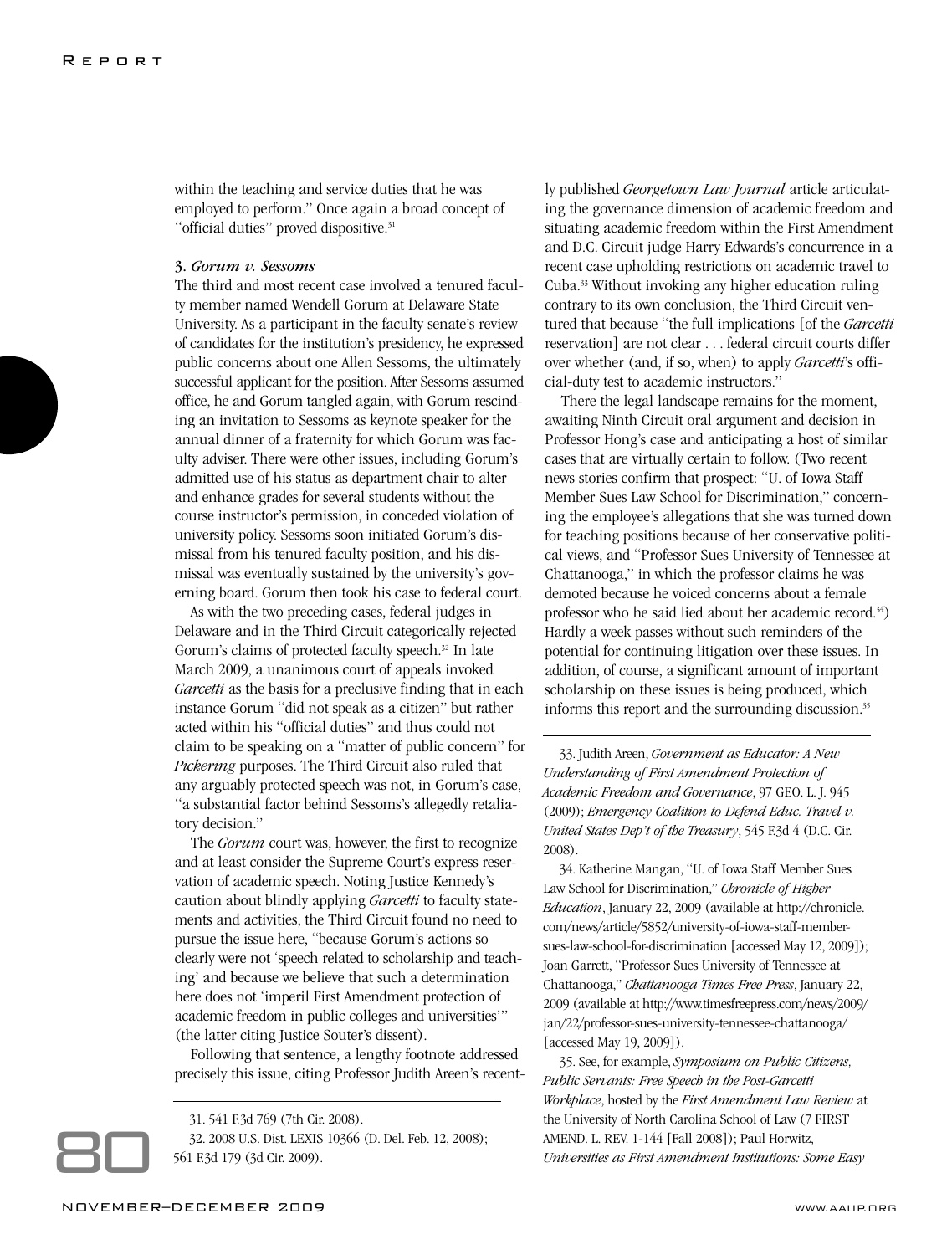### **B. OBSERVATIONS AND IMPLICATIONS**

Several potentially helpful observations emerge from this review of the early post-*Garcetti* cases. First, the neglect for or disregard of Justice Kennedy's clear reservation of (and Justice Souter's more urgent warning about) the academic-expression issue is alarming. Of the five courts (in three cases) that have thus far addressed this issue, only the Third Circuit in *Gorum* evinced any recognition that the highest court had stressed obvious differences between academic and nonacademic speech cases for *Pickering* and "official duties" purposes.

Second, in a closely related vein, such oversight might be attributed in some measure to the regrettable failure of the academic community to press the issue; groups that did raise the flag in *Garcetti* at the Supreme Court level and in Hong's appeal were apparently blindsided by both levels of adjudication in *Renken* and in *Gorum* and by the first level of review in *Hong.* Usually an early warning system affords clearer signals and, especially on a matter of such obvious import, the affected academic community is able to press its interests in timely fashion.

Third, the post-*Garcetti* faculty rulings reveal a singular pair of ironies. On one hand, so broad a definition of "official duties" (resulting in denial of constitutional solicitude for related speech) poses a significant threat that only professorial statements of minimal benefit to society will now be able to claim protection because only those statements fall far enough beyond the speaker's expertise to avoid the "official duties" stigma. The other irony may be even more acute, if equally unanticipated: what has emerged from these rulings is a negative or inverse correlation between the scope of a professor's (or a faculty's) role in shared governance and the breadth of potential protection for expressive activity. Those institutions (like the University of California) that accord their professors the deepest stake in shaping the mission and guiding the course of the university are now most clearly empowered to sanction unwelcome faculty speech, quite simply because its professors enjoy the widest range of participatory roles. Indeed, the dis-

*Answers and Hard Questions* (54 UCLA L. REV. 1497 [2007]); Leonard Niehoff, *Peculiar Marketplace: Applying* Garcetti v. Ceballos *in the Public Higher Education Context* (35 J.C.U.L. 75 [2008]); Lawrence Rosenthal, *The Emerging First Amendment Law of Managerial Prerogative* (Chapman University Legal Studies Research Paper Series, Paper No. 08-303 [2008]); and Matthew Finkin and Robert Post, *For the Common Good: Principles of American Academic Freedom* (New Haven, Conn.: Yale University Press, 2009).

trict judge in the *Hong* case seized upon that perverse correlation in citing the scope of shared governance across the UC system as prelude for proclaiming the administration's "unfettered discretion [in restricting] statements an employee makes on the job and according to his professional responsibilities." In brief, as the cases stand now, one could argue that the less of a stake faculty members have in their institution's shared governance, the freer they are (as a First Amendment matter) to criticize how it is governed, and vice versa.

Fourth, a narrow reading of the Kennedy and Souter reservations, even by sympathetic courts, is both possible and potentially troubling. The specific concern of the *Garcetti* majority was for "speech related to scholarship and teaching"—a phrase that may not seem as readily applicable to extramural faculty expression and activity as to core professorial pursuits. While certain of both Hong's and Renken's statements undeniably related to "scholarship and teaching," the failure of either court even to recognize the reservation—much less apply close analysis—leaves the matter indeterminate. In *Gorum*, the one case that did acknowledge and address the issue, that nexus may have been least clear. Yet in all such cases, a proper recognition of the import of a professor's special role in university governance should trigger a substantially broader and more protective view of such expressive activity.

Moreover, even apart from the integral connection between academic freedom and faculty involvement in institutional governance (as explicated in the Association's 1994 statement *On the Relationship of Faculty Governance to Academic Freedom*), criticisms made in a faculty member's capacity as a member of an academic community can themselves be "related to scholarship and teaching," though the post-*Garcetti* decisions have not yet recognized this relationship. Witness, for example, Professor Hong's criticism of the university's excessive reliance on adjuncts, which can easily be understood as expressing a concern that his department's scholarship and teaching might suffer if the number of faculty on the tenure track were to decline drastically in favor of contingent faculty, who might be unable to immerse themselves in scholarly work due to fear of job loss, lack of grant support, or the simple logistics of commuting from one campus to another. Similarly, Professor Renken's criticisms of the handling of his grant funds are indubitably "related" to his "scholarship," even if they do not precisely constitute the type of speech that the Supreme Court may have envisioned in crafting that formulation.

Fifth, the failure of the early cases to recognize a potentially serious academic freedom problem is deeply 81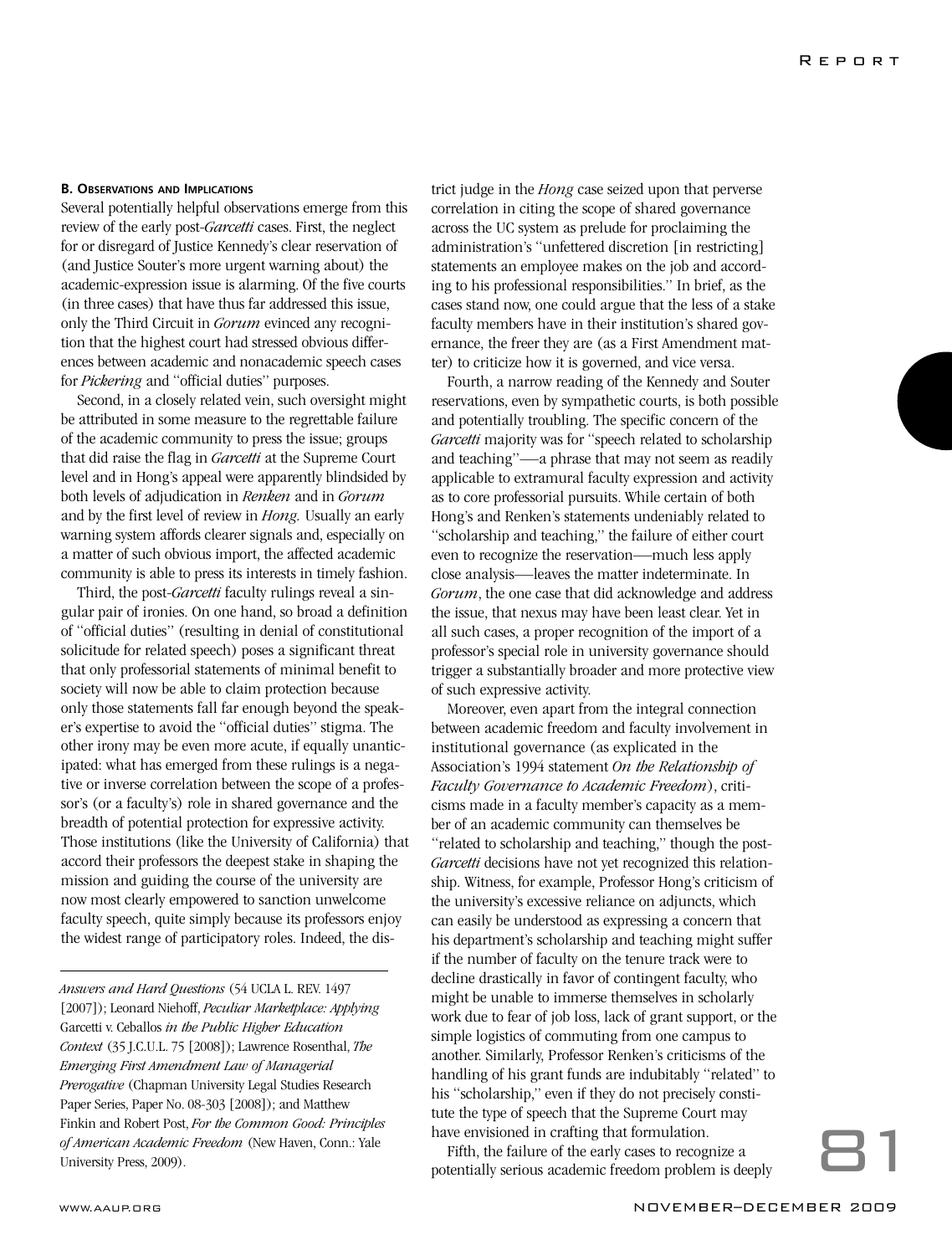troubling. Even the *Gorum* appeals court, which cited not only Justice Kennedy's reservation but Justice Souter's warning, failed to recognize that some of the alleged transgressions might well have invoked broader academic freedom protections even though they arguably fell beyond matters of "scholarship or teaching." Such recognition would not likely have shaped the outcome, since the court was convinced that dismissal was warranted by nonexpressive activity, but even in dictum an academic freedom concern would have been welcome.

Sixth, and in some ways most alarming, the early cases reflect a distressingly inadequate judicial appreciation of faculty governance, even beyond the irony noted earlier. To oversimplify only slightly, the logic of the *Hong* and *Renken* rulings goes thus: since senior university faculty have a governance role in virtually all major campus issues, any statements not clearly unrelated to such issues—that is, any that are not entirely beyond the scope of recognized faculty interest—are deemed "job related" or "within official duties" and for that reason are denied First Amendment protection. There is, in fact, much valuable precedent that could be (but has not yet been) brought to bear—most notably, the Supreme Court's recognition in the 1981 *Yeshiva* case of the inexact fit between the realities of a university professor's role and responsibilities and the traditional labor-management concept of an "employee" vis-à-vis a "manager."36 In another context, the Supreme Court recognized that a state employee may be an "officer" who acts in an essentially private capacity: in *Polk County v. Dodson*, the Court held that public defenders, while paid by the state, do not act—and cannot be seen as acting—*for* the state.<sup>37</sup> As the Court observed about a public defender, "an indispensable element of the effective performance of his responsibilities is the ability to act independently of the Government."38 While neither the attorney-client relationship nor the managerial designation is clearly a perfect analogy—not least because the Supreme Court's difficulty with conceptualizing higher education in the traditional manager-employee framework led it, in *Yeshiva*, to categorize faculty members improperly as managers rather than as a separate category of "professionals"—the Supreme Court's willingness in these cases to recognize employment models different from the strict masterservant framework that characterized *Garcetti* high-

38. *Id.* at 319 n.8 (quoting *Ferri v. Ackerman*, 444 U.S. 193, 204 [1979]).

lights the inadequacy of the analysis both in *Garcetti* itself and in the early post-*Garcetti* cases.

The thread that runs through the logic of the *Pickering*-*Connick-Garcetti* line is that a public employer qua employer has interests in controlling the speech and actions of its subordinates that it does not have when regulating the speech of the citizenry at large: its concern for disharmony, disruption, and, especially in *Garcetti*, insubordination—that is, its critical need to maintain managerial control—place the subordinate's speech in conducting his or her duties outside the sphere of "free" speech. This, the fundamental assumption upon which this body of law rests, has scant purchase when it comes to faculty speech in or concerning institutional government. Institutional rules or policies providing for faculty participation do not delegate authority to subordinates in a hierarchy; they recognize the faculty as a body of cognate authority whose individual and collective counsel should be sought, even whose approval must be secured in some matters before institutional policies may be adopted or actions taken. The U.S. Supreme Court's inability to understand how that is, how a faculty cannot be considered to be a subordinate body in a managerial hierarchy even as it exercises effective authority, is evidenced in the *Yeshiva* decision: a manager may be dismissed for publicly criticizing her superior; a faculty member may not be dismissed for publicly criticizing her dean. It would be inconceivable for a corporate subordinate to challenge a superior's authority to override the subordinate's decision without facing the prospect of sanction. It is not inconceivable for a faculty to challenge the right of the administration or of a governing board to disregard the faculty's judgment.39

District Attorney Connick could sanction Assistant District Attorney Meyers for having surveyed her coworkers about their dissatisfaction with his administration, for fomenting a "mini-insurrection."40 As the U.S. Supreme Court saw it, Connick's need to maintain discipline trumped Meyers's effort to criticize his management. When President Parley Paul Womer dismissed Professor J. E. Kirkpatrick from Washburn College in

39. See, for example, *Searle v. Regents of the University of California*, 23 Cal. App. 3d 455, 100 Cal. Rptr. 194 (1972). What is notable about the lawsuit, which was brought to protect the faculty's prerogative in deciding whether credit may be granted for a certain course of instruction, is that it was brought at all.

40. *Connick v. Myers*, 461 U.S. 138 (1983) (discussed briefly in Section II.C).

<sup>36.</sup> *NLRB v. Yeshiva University*, 444 U.S. 672 (1980). 37. 454 U.S. 312 (1981).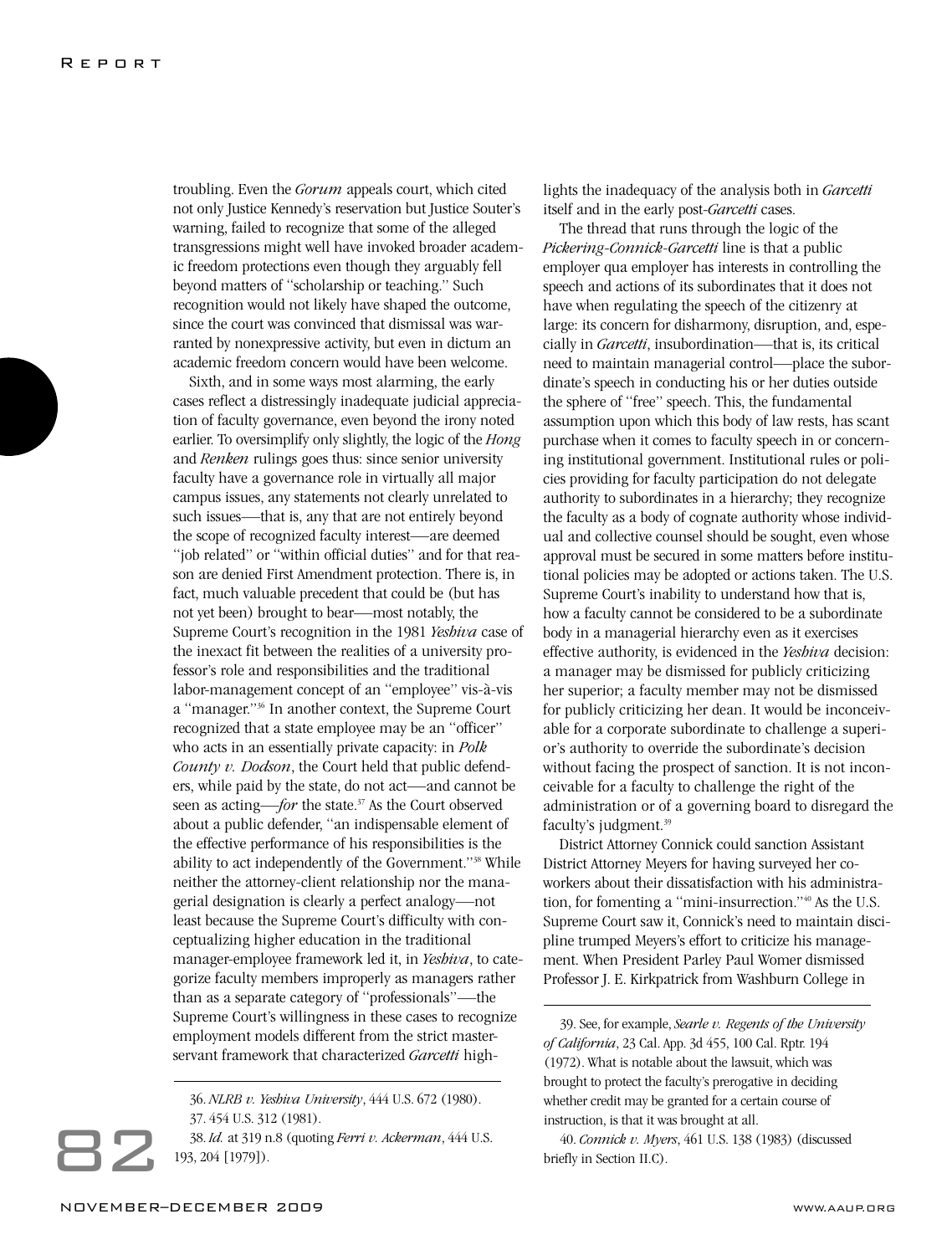1919 for "agitation"—specifically, for "disturbing the peace of the college" by his efforts to secure for the faculty an advisory role in the college's governance— Womer's decision was condemned by the Association as no less serious than an "unwarranted restriction on freedom of teaching."<sup>41</sup> As another ad hoc committee of investigation put it in just such a case eight years later,

It is impossible, and rightly so, to suppress critical discussion by members of a faculty, of general or special educational policies, unless that end is accomplished by the simple and drastic means of dismissing that faculty. The attempt to abolish such discussion . . . is not only a deplorable anachronism, but tends to destroy the values which can be created only by patient and tolerant effort, by free and open discussion, and by the gradual increase of a common stock of wisdom, which is incapable of monopolization by any administrative officer.<sup>42</sup>

The judiciary's future engagement with the Court's reservation in *Garcetti*, withholding judgment on the application of the "official duty" exemption to the professoriate, has need for a deep understanding of these differences.

Finally, the post-*Garcetti* experience recalls an earlier and strikingly comparable experience in which academic interests fared far better. In 1991, the Supreme Court's ruling in *Rust v. Sullivan* sustained federal regulations that forbade a federally funded health clinic from counseling abortion and indeed required clinic staff to advocate alternatives.<sup>43</sup> Basically the Court concluded that if Congress did not wish its appropriations to be spent in a contrary fashion, it could so stipulate. Yet Chief Justice William Rehnquist recognized the potential import of such a ruling for academic health centers and added this protective caution: "[W]e have recognized that the university is a traditional sphere of free expression so fundamental to the functioning of our society that the Government's ability to control speech within that sphere by means of conditions attached to the expenditure of government funds is restricted by the vagueness and overbreadth doctrines of the First Amendment."

The potential reach both of *Rust* and its reservation would soon be tested. The National Institutes of Health

(NIH) notified Stanford University of plans for a major grant to study an artificial heart device. The notice cautioned, however, that the grant might contain a confidentiality clause, requiring researchers to obtain NIH approval before publishing or otherwise publicly discussing or disseminating preliminary results of their research. On behalf of its faculty who were the intended principal investigators, Stanford formally objected to such a stipulation. When the NIH refused to modify the prospective constraint, and eventually withdrew the grant altogether, Stanford filed suit in federal district court. Predictably, federal lawyers insisted such a condition was squarely in line with *Rust.*

Judge Harold Greene sharply disagreed and struck down the proposed clearance procedure as a prior restraint violative of the First Amendment.<sup>44</sup> His ruling took specific note of *Rust*'s reservation as well as its basic ruling; the type of expression that the NIH sought to limit was, in his view, "the very free expression that the *Rust* Court held to be so important to the functioning of American society." Noting that the restrictive standards in the proposed grant language were "impermissibly vague," Judge Greene declared that any such constraint would have a "chilling effect" upon scholars at a "premier academic institution, engaged in significant scientific and medical research for the benefit of the American people . . . [and which may not be] compelled under the law to surrender its free speech rights and those of its scientific researchers." Lest anyone fail to get the message, Judge Greene stressed in a concluding paragraph his deep distaste for official edicts that "subject to government censorship the publications of institutions of higher learning and others engaged in legitimate research."

The nearly two decades since *Rust* have seen remarkably little litigation directly addressing the same issue. The "follow the money" view of federal appropriations has occasionally been sustained elsewhere, at least once (in a case involving content restrictions on grants by the National Endowment for the Arts to individual artists) with implications for the academic world.45 Yet on the whole Judge Greene's view seems to have prevailed more by default than by design. The entire saga, especially the felicitous resolution of the *Stanford* case in the early 1990s, suggests that academic interests fared better in an earlier and closely analogous encounter than has been the post-*Garcetti* experience.

<sup>41. &</sup>quot;Report of the Committee of Inquiry on Conditions in Washburn College," *AAUP Bulletin* 7 (January–February 1921): 66.

<sup>42. &</sup>quot;Report on the University of Louisville," *AAUP Bulletin* 13 (October 1927): 451–52.

<sup>43. 500</sup> U.S. 173 (1991).

<sup>44.</sup> *Stanford v. Sullivan*, 773 F. Supp. 472 (D.D.C. 1991). 45. *Nat'l Endowment for the Arts v. Finley*, 524 U.S. 569 (1998).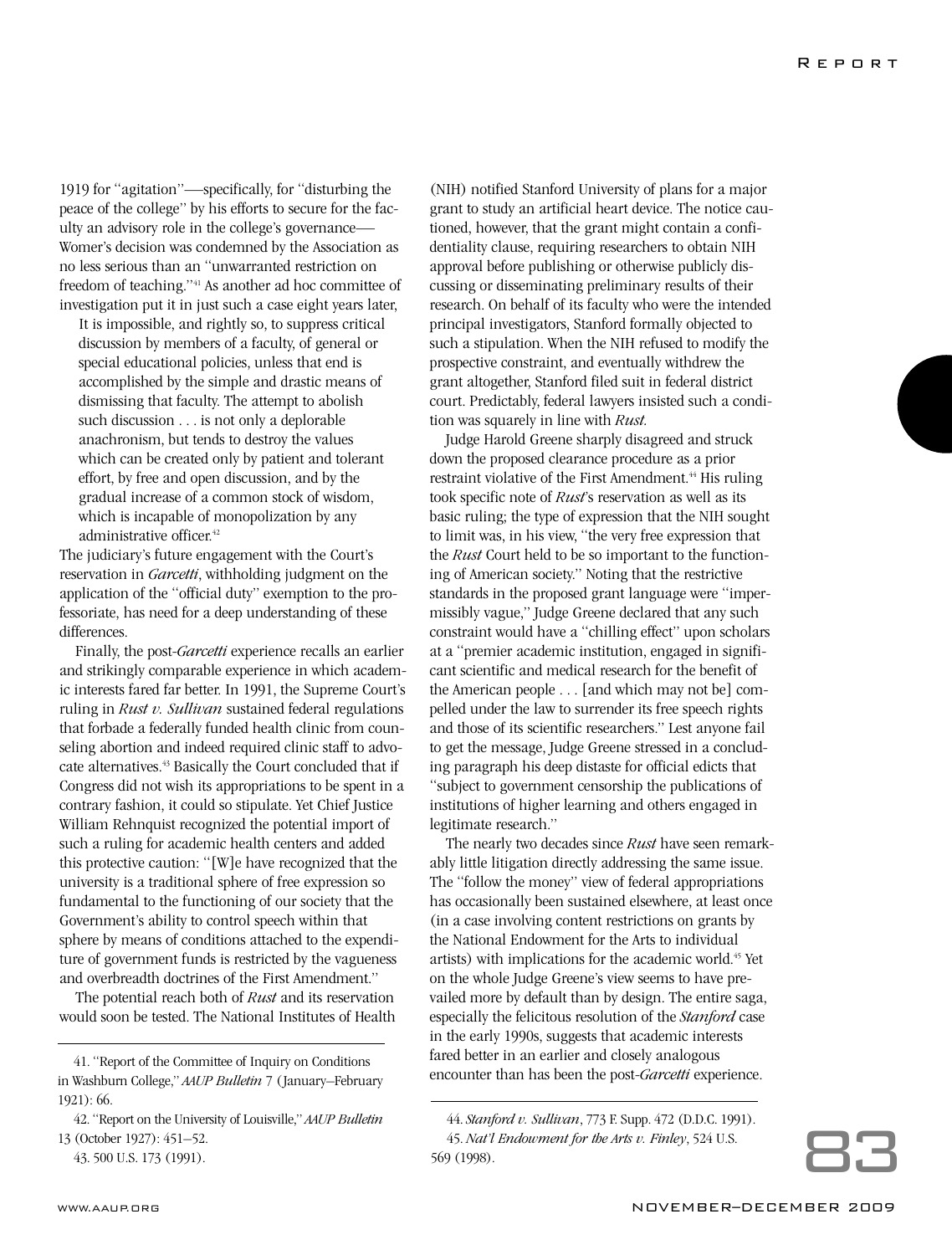The striking success of substantive academic freedom claims in the *Stanford* case invites brief consideration of an analogously happier experience on the procedural side. In the general run of public employee speech cases, a prima facie *Pickering* claim that involves several possible grounds for adverse action imposes on the government employer a burden of proving that sanctions would have occurred even absent the expressive activity—or, alternatively, that one of *Pickering*'s exceptions (for example, taking excessive time away from the job, bypassing a grievance channel, disrupting the morale or efficiency of the agency, or undermining the confidence of its clientele) independently supported the sanction. The utility of this doctrine, shaped by the Supreme Court's *Mt. Healthy* case and consistently applied for a quarter century, should be apparent here.

If a university professor takes to court a plausible claim that adverse action occurred in retaliation for protected expression, the institution should bear the burden of establishing that clearly unprotected activity triggered the sanction. In Gorum's case, the admitted unauthorized changing of students' grades might serve that purpose. Yet in Hong's and Renken's cases, absent any seemingly unprotected expression, meeting that burden would have been far more difficult. Merely noting that such expression arguably relates to a professor's "official duties" as a participant in university governance should not suffice.

### **C. A CLOSING NOTE ABOUT ACADEMIC FREEDOM**

We conclude this section by returning to a matter raised in Section I but worth reiterating more fully here. We have focused almost exclusively on faculty members at public institutions, because, as explained early in the report, it is only at public institutions that the Constitution affords protection to academic freedom (or potentially causes that protection to recede). At no time have faculty members at private colleges and universities been beneficiaries of the development in First Amendment protection of academic freedom. It has always been the case at those institutions that faculty have had to turn to the persuasive merits of the 1915 *Declaration* and subsequent policies, rather than to the U.S. Constitution, when seeking means of securing conditions of academic freedom within their institutions.

Indeed, when professional notions of academic freedom began to be advanced in the beginning of the last century, not only were those notions not within the law, they were explicitly outside and even against the law. The 1915 *Declaration* was effectively a statement of reasons for philanthropists, trustees, alumni, legislators, and ordinary citizens and taxpayers to forego exercising

their legal (and fiscal) power to control faculty speech and, instead, by enacting self-denying ordinances, to enable their schools to become genuine universities. There is thus a historical understanding that institutional distinction arises in part from a university's foreswearing the power that it might be legally permitted to exercise over its faculty. In light of *Garcetti* and its progeny, it is more urgent than ever that it be clear that the case for academic freedom is not now written, nor was it ever written, merely on legal litmus paper but in the history of the profession that recognizes universities that deserve to bear the name.

As Robert Carr said half a century ago, "[W]hat the courts give, they may take away, and that having thus given and taken away, academic freedom may be left in a weaker position than it was before it became a concern of the law."46 Whether academic freedom is in a weaker position in the legal firmament, universities that are worthy of the name, and the faculties by which they are constituted, may—indeed, must—recognize that the unstinting protection of academic freedom is not a faculty perquisite but a prerequisite for the university's continued status among the great institutions.

### **IV. The Response: What's Next?**

In the complex legal framework described above, we now ask how the academic community might best preserve and protect academic freedom, particularly in regard to faculty speech about institutional matters. We explore that question by offering suggestions for national faculty organizations, for local or regional faculty groups such as campus senates or AAUP chapters and conferences, and for institutional administrators and governing boards. In outlining next steps, we take as foundational two points: first, that several statements by the AAUP, including the classic statement in collaboration with the American Council on Education and the Association of Governing Boards, have stressed the vital importance of meaningful faculty participation in all areas of institutional governance, to the benefit of colleges and universities and of society; and second, that the best definition of and protection for academic freedom lie in the principles and language set forth by the AAUP and in the best policies and practices of institutions of higher education. As the University of Wisconsin observed in 1994, drawing upon a report of the university issued one hundred years earlier in a

46. Robert Carr, "Academic Freedom, the American Association of University Professors, and the United States Supreme Court," *AAUP Bulletin* 45 (Spring 1959): 20. Carr was general secretary of the AAUP from 1957 to 1958.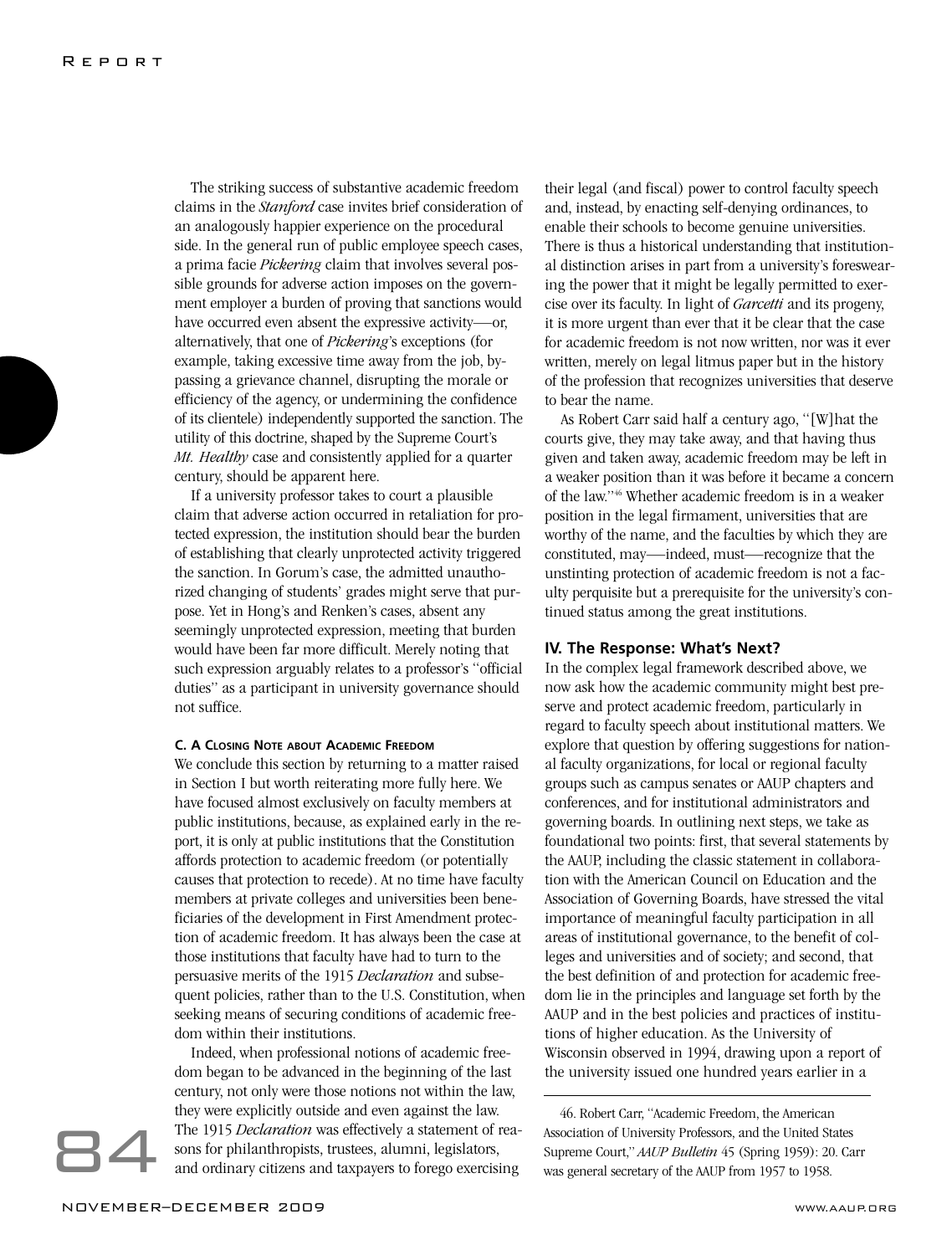seminal board of regents decision on faculty academic freedom, "We call upon all members of our several academic communities—administrators, faculty, staff, and students alike—to guard this precious legacy, to consider differing points of view, and always to engage in 'that continual and fearless sifting and winnowing by which alone the truth can be found.'"47

### **A. THE AAUP AND OTHER NATIONAL FACULTY AND HIGHER EDUCATION ORGANIZATIONS**

National faculty groups and other academic freedom advocates should seriously consider framing a more aggressive response to the *Garcetti-Hong* doctrine and its implications for full faculty participation in institutional governance and for faculty speech in other contexts. To protect and support faculty members' open expression of ideas and fulfillment of governance responsibilities, national organizations could pursue the following steps:

- 1. Develop and widely disseminate examples of policy statements that could be adopted at the institutional level explicitly to protect faculty members' speech in regard to institutional matters. (Examples of such statements, including a policy recently adopted at the University of Minnesota, appear at the end of this report.) As the AAUP disseminates such language, it should work with other national faculty organizations to issue a joint statement on the value of faculty members' academic freedom and academic responsibilities in governance and in institutional matters, highlighting exemplary handbook language.
- 2. Consider preparing and filing amicus curiae briefs in addition to assisting faculty members in academic freedom cases relating to speech about institutional matters; where resources allow, this could even include intervention at the trial court level, especially in federal courts, wherever such participation is permissible and might avert a harmful firstlevel ruling.
- 3. Monitor more rigorously the emergence of future cases involving similar issues, in hopes of avoiding the blindsiding that may have allowed the *Hong-Renken-Gorum* doctrine to emerge so largely unchallenged. Contact with local campus chapters and state conferences of the AAUP and other organizations, and alerts to other groups like the American

47. "University of Wisconsin Board of Regents Resolution 6787," quoted in *Academic Freedom on Trial: 100 Years of Sifting and Winnowing at the University of Wisconsin–Madison*, ed. W. Lee Hansen (Chicago: University of Chicago Press, 1998).

Civil Liberties Union that maintain a "watchdog" presence in state capitals, could be helpful in this regard.

- 4. Undertake an empirical national analysis of handbook language on academic freedom in governance and institutional matters at various types of institutions and disseminate the results widely to faculty organizations. Disseminate examples of language to be emulated as well as examples that fail sufficiently to protect academic freedom in institutional matters.
- 5. Collaborate with organizations of institutions and trustees such as the American Council on Education and the Association of Governing Boards on issuance of a joint statement on the value of faculty members' academic freedom and academic responsibilities in governance and in institutional matters, highlighting examples of handbook language that all parties can endorse.
- 6. Undertake to persuade public university governing boards, senior administrators, and attorneys of the potential risks of invoking the *Hong-Renken-Gorum* doctrine while reminding those groups that pre-*Garcetti* public employee speech concepts have adequately protected the institution's vital interests while also safeguarding academic freedom and free expression.
- 7. Consider providing governance workshops and other sorts of activities at the national and regional level to educate faculty leaders and members about the issues that confront faculty in institutional governance and in speech about institutional matters.

### **B. FACULTY SENATES AND OTHER CAMPUS-BASED FACULTY GROUPS**

At the individual campus, institution, or system level, the options and imperatives may be quite different, depending on whether faculty are represented by a bargaining agent, in which case the bargaining agent might take primary responsibility for negotiating protective language. In addition, since state law recognizes and enforces handbook language to varying degrees, faculty groups should be aware of the applicable legal provisions and should seek language that would be maximally enforceable under those provisions. (The AAUP offers a state-by-state guide to the enforceability of handbooks as contracts that may be of assistance in this regard.) Nevertheless, the following steps should be seriously considered in any context:

1. Carefully assess the adequacy and coverage of existing institutional policies that affect faculty speech or expressive activity. Local faculty groups should work Example of exist-Carefully assess the adequacy and coverage of exist-<br>ing institutional policies that affect faculty speech or<br>expressive activity. Local faculty groups should work<br>with the national office of the AAUP and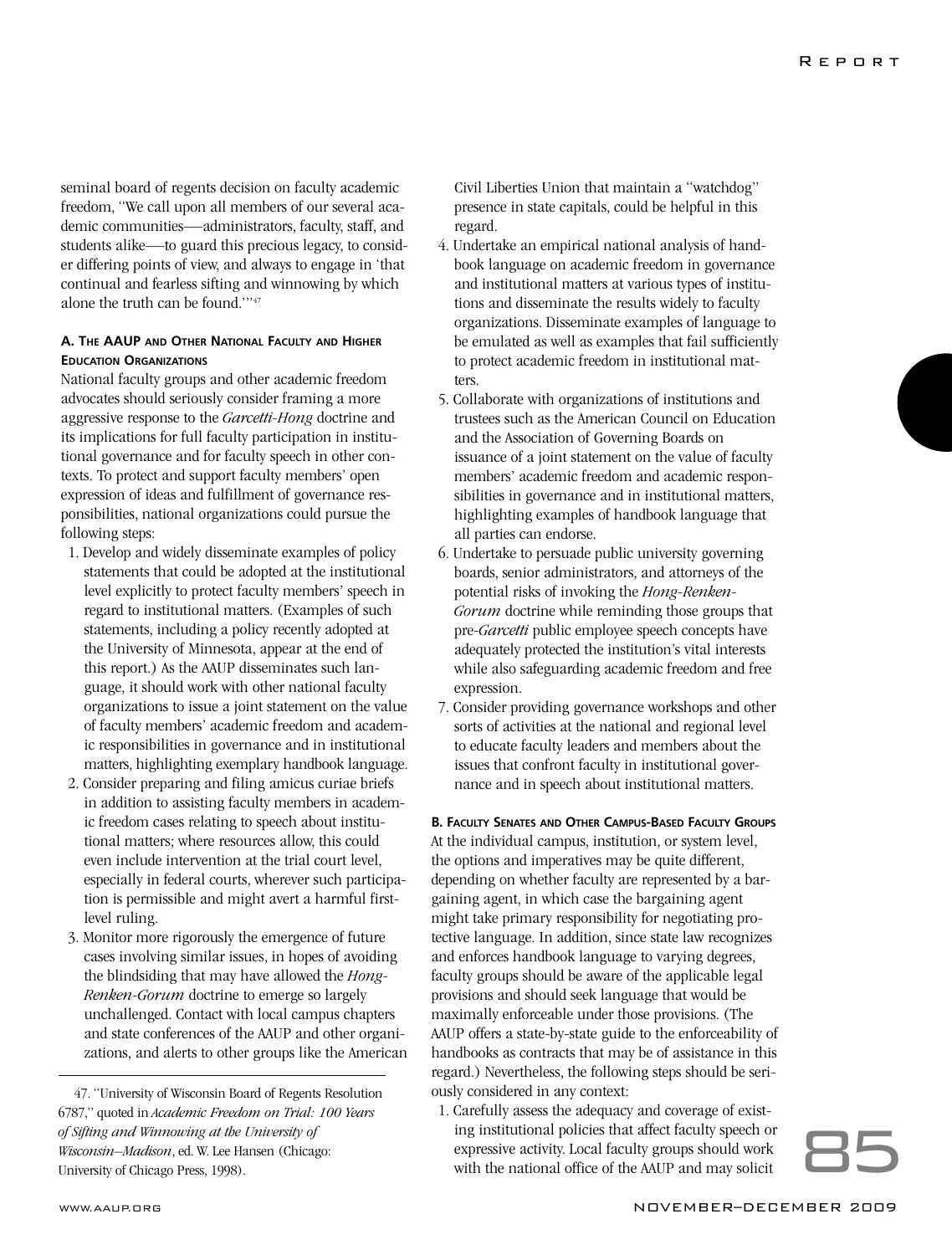assistance in making those assessments. Such institutional policies may exist in faculty handbooks, in policies or regulations adopted by the governing board, in collective bargaining agreements, and occasionally in state laws or regulations defining faculty rights and responsibilities. In an era where constitutional protection for academic freedom and free speech is in flux, and given the lack of such constitutional protection for faculty at private colleges and universities (as well as in for-profit institutions of higher education), enshrining protection for academic freedom in an institution's own documents may be the single most important task for faculty members to undertake. To be suitable for this purpose, such a policy should (a) expressly protect faculty participation in institutional governance as a dimension of academic freedom, and (b) clarify that faculty speech including but not limited to classroom teaching and research and extramural utterances merits both constitutional and institutional protection, but (c) need not and probably should not expressly use the language of "matters of public concern" lest general First Amendment standards that apply to public employee speech inappropriately be applied to speech that should be protected by academic freedom.

- 2. If such policies seem inadequate, or simply do not address the issue at all, faculty groups, whether senates or unions, should create special committees to examine available alternatives, adapt such policies to institutional needs and values, and seek approval from as broad a range of faculty and faculty groups as possible within individual institutions or, if applicable, across multicampus systems. When appropriate language has been developed, every effort should be made by faculty groups to negotiate with and persuade the administration and the governing board of the wisdom of adopting such language. (Indeed, where appropriate and productive, early involvement of senior academic administrators and university attorneys in a shared task may be both logical and desirable.) Such local faculty bodies should draw on the experience and expertise of colleagues in their states and regions, as well as the national office of the AAUP, which may be able to share additional examples of desirable policy language.
- 3. In the case of faculties represented by a collective bargaining agent, such policies should be developed with an eye toward their incorporation in the next negotiated agreement between faculty and governing boards.
- 4. Where existing institutional policy either meets the recognized needs or could be so adapted with minor

revision, efforts should be made to enhance awareness of that policy across the faculty as well as within the administration and the governing board. Enforceability of such existing safeguards should also be explored and verified, however protective the policy provisions may appear. Every effort should be made to ensure that such protective language has the force of contractual law.

- 5. Whatever action results from such inquiry at the campus or system level should be brought to the attention of the AAUP and other relevant national faculty groups. Several members of the Big Ten, for example, have begun developing potential policy language and have contacted the AAUP about their experiences. From institutions within regional conferences or consortia (for example, the Midwest's Committee on Institutional Cooperation), such experience should be promptly shared with faculties at peer institutions—especially within federal judicial circuits (for example, the Third and Seventh) where the issue has already been litigated with adverse results.
- 6. Efforts should be made to disseminate to the news media—from faculty representatives directly or, where appropriate or useful, through the university's communications office—accounts of such faculty initiative and self-regulatory activity, especially where governing board approval eventually validates the process and increases the protections accorded by institutional policy.
- 7. In the event of litigation of such issues that may substantially affect academic freedom and free expression, faculties should be prepared to provide support to affected colleagues in at least moral if not material form. Specifically, faculty at other institutions may consider offering their own policies for the potential guidance of courts, as well as seeking broader public understanding and urging acceptance of such policies in legislative and other forums. The academy as a whole benefits when specific faculty members' academic freedom to participate in institutional matters is legally recognized and affirmed.

### **C. SENIOR ACADEMIC ADMINISTRATORS AND GOVERNING BOARDS**

In parallel with the two foregoing tasks, faculty groups at every level should seek to work with and educate senior administrators and governing boards about shared governance.

1. The national office of the AAUP and other national faculty organizations should develop materials on shared governance that can be distributed to senior academic administrators and board members. At the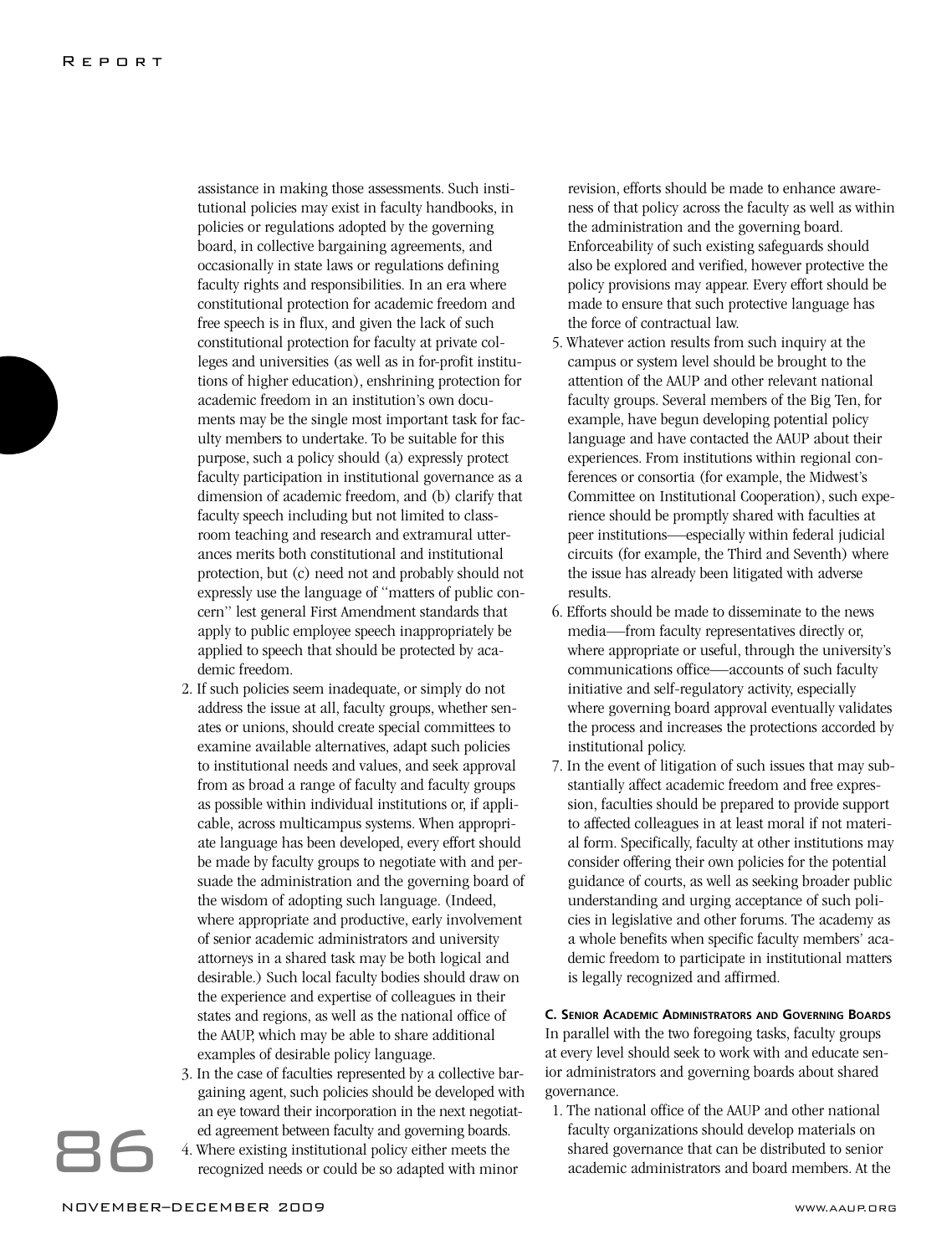local level, faculty groups should consider providing these materials to new administrators and to candidates for senior administrative positions, and they should follow up with meetings and discussions about the materials with senior administrators and, where possible, board members.

- 2. At the national and regional levels, the AAUP and other faculty organizations should consider providing governance workshops and other sorts of educational and orientation activities to educate senior administrators and board members about the value(s) and mechanisms of shared governance and of faculty members' independent voice in institutional matters. Such training could be conducted in concert with orientation and training experiences that are provided by associations such as the American Council on Education and the Association of Governing Boards.
- 3. In addition, faculty groups should seek to educate senior administrators and governing boards about the problems and risks embedded in the *Hong-Renken-Gorum* doctrine—problems and risks that may substantially outweigh the apparent or assumed short-term benefits in a particular case. Several explanations could be advanced:
	- a. Faculty involvement in institutional decision making helps ensure campuswide "buy-in," with respect to both the decision-making process and the decision itself. Decisions reached without faculty input may be insufficiently attentive to core academic values, may not reflect the realities on campus, or may simply be difficult to execute. Moreover, once a decision is made and its implementation begun, ongoing faculty involvement and cooperation are essential. Without the freedom to engage deeply in that decision-making and implementation process—including the freedom to voice disagreement over the direction of a policy or the method of execution—the entire academic community will be ill-served. The explicit protection of academic freedom, including freedom of involvement in institutional governance, is therefore critical to ensuring the success of institutional initiatives.
	- b. Legal and policy considerations may caution against institutional reliance on or invocation of the *Hong-Renken-Gorum* doctrine. For example, a university that insists in litigation that it has the "unfettered discretion" to regulate or control all faculty speech within the scope of broadly defined "official duties" inescapably implies its obligation to exercise that authority and would

thus be potentially liable for faculty transgressions (verbal or physical) otherwise likely to be dismissed (and potential liability thus avoided) as outside the scope of the faculty member's appointment by the university. Such risks could extend to compliance with conditions on government and other research grants, to cite but one of many collateral contexts.

### **D. PROPOSED POLICY LANGUAGE FOR INCORPORATION IN FACULTY HANDBOOKS AND AGREEMENTS**

In our opinion, the policy adopted by the Board of Regents of the University of Minnesota in June 2009, as well as the two policy drafts we offer here, is designed to clarify that academic freedom protects faculty speech about institutional academic matters and governance as well as teaching, research, and extramural statements. This policy and those we propose differ in approach to a different question, no less important but not within the committee's immediate purview, of how the obligations that attach to the exercise of academic freedom are dealt with. The profession has long understood that academic freedom is not to be equated with freedom of speech. Speech in the classroom, speech as a citizen of the institution, and speech as a concerned member of the larger community are subject to limits, the specific nature of which may differ according to the capacity in which one is speaking; classroom utterance, for example, is held to a standard of professional care, while political speech is not similarly cabined.

The University of Minnesota's policy affirms academic freedom with some reference to limits but would leave the bulk of that question open for treatment elsewhere, perhaps by institutional regulation or case determination—whence the committee's two alternatives, offered to acknowledge permissible limits as part of the policy. These differ on the degree of direction a general statement of policy might give; that is, whether it is enough to advert broadly to professional ethics or whether the focus of attention should be sharpened. In any event, none of these is meant to preclude local drafting efforts but only to demonstrate how the solution to the *Garcetti* problem lies in the hands of faculty and institutional governing bodies.

1. Academic Freedom and Academic Responsibility sections of the Academic Freedom and Responsibility policy of the University of Minnesota, as amended by the board of regents on June 12, 2009:

E board of regents on june 12, 2009.<br>
Academic freedom is the freedom to discuss<br>
all relevant matters in the classroom, to<br>
explore all avenues of scholarship, research,<br>
and creative expression, and to speak or all relevant matters in the classroom, to explore all avenues of scholarship, research,